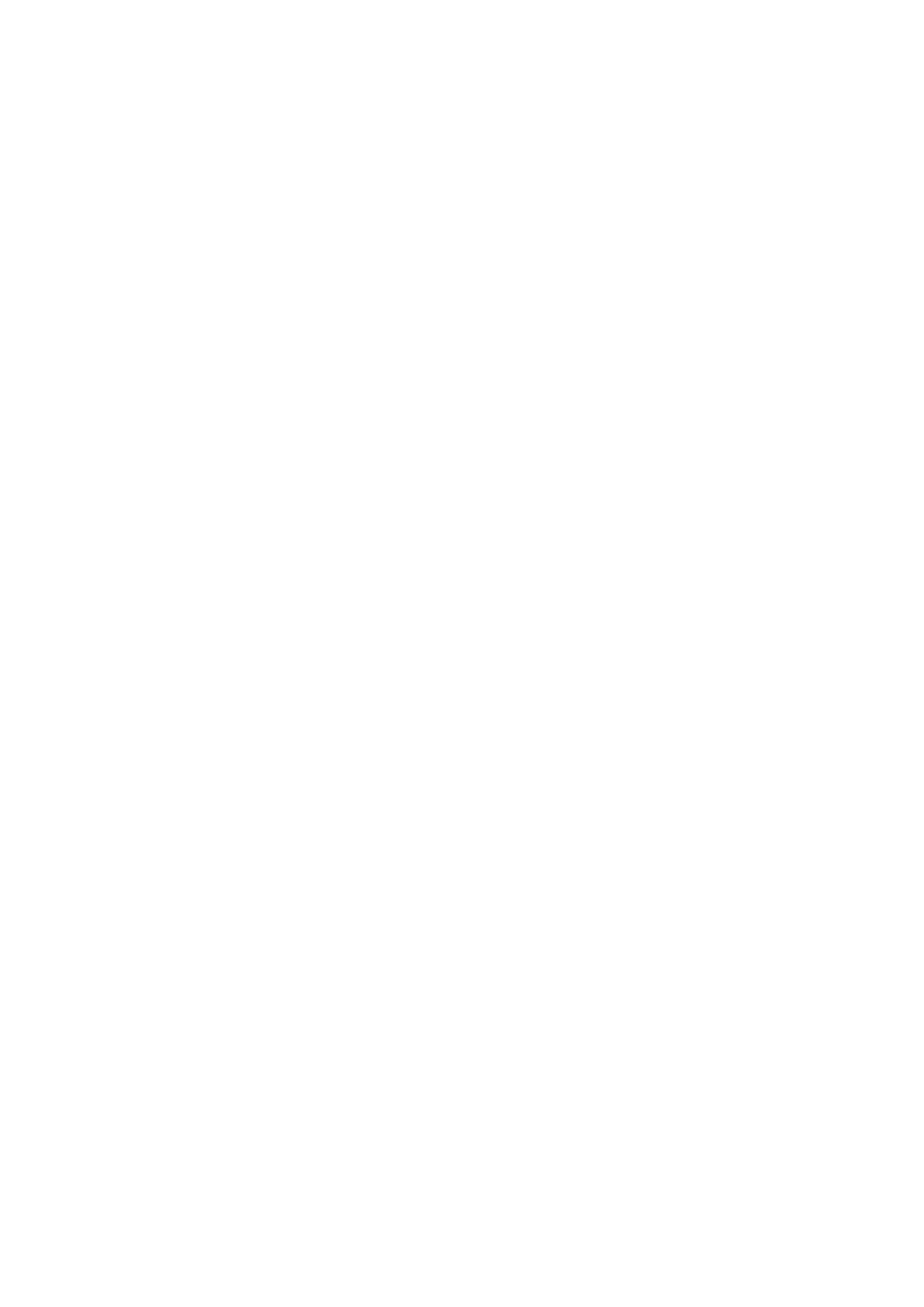

Independent Pricing and Regulatory Tribunal

# **CityRail and Multi Modal tickets from January 2013**

**Determination No. 6, 2012**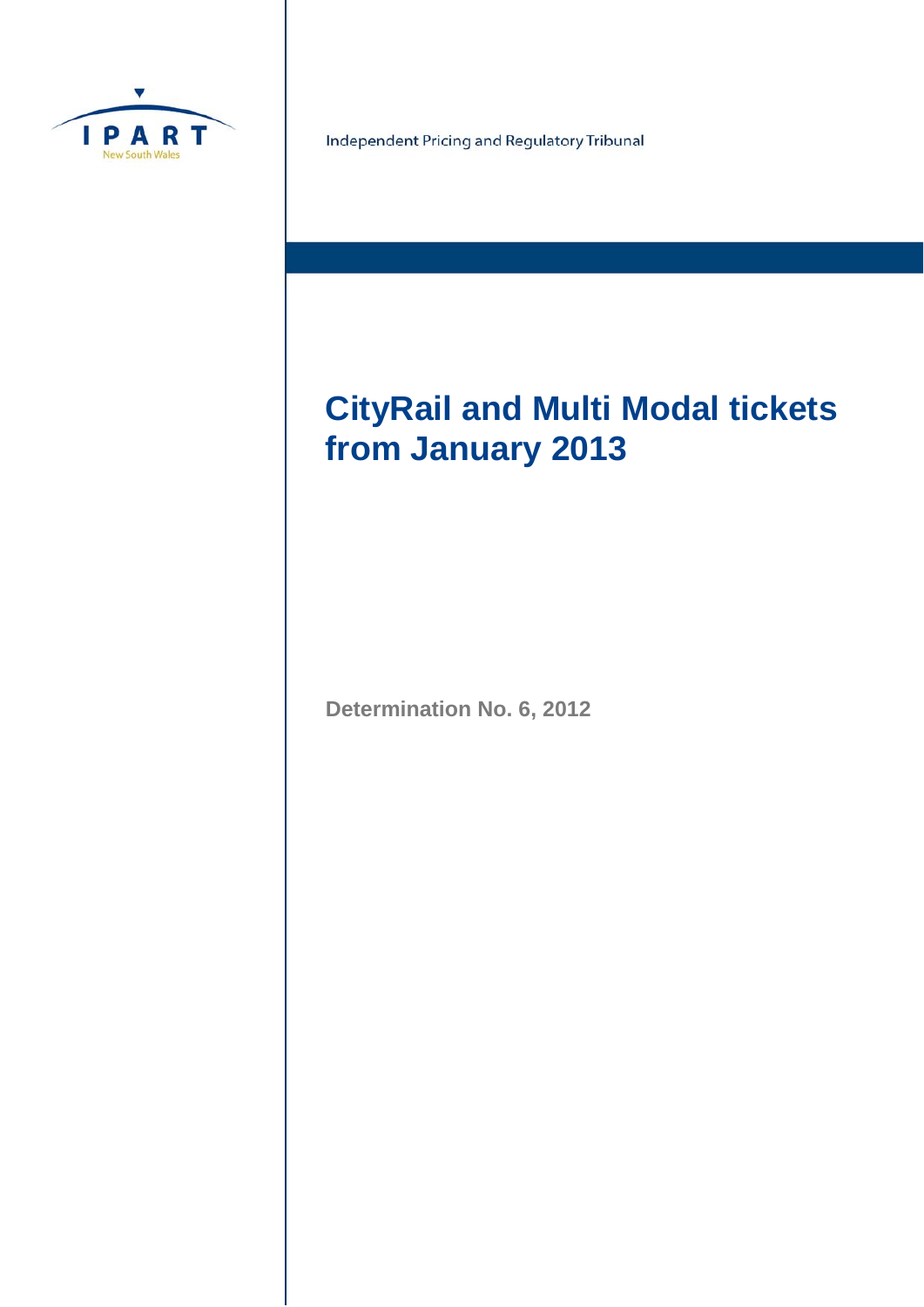© Independent Pricing and Regulatory Tribunal of New South Wales 2012

This work is copyright. The *Copyright Act 1968* permits fair dealing for study, research, news reporting, criticism and review. Selected passages, tables or diagrams may be reproduced for such purposes provided acknowledgement of the source is included.

Det12-06

The Tribunal members for this review are:

Dr Peter J Boxall AO, Chairman Mr James Cox, Chief Executive Officer and Full Time Member Mr Simon Draper, Part Time Member

Independent Pricing and Regulatory Tribunal of New South Wales PO Box Q290, QVB Post Office NSW 1230 Level 8, 1 Market Street, Sydney NSW 2000 T (02) 9290 8400 F (02) 9290 2061 www.ipart.nsw.gov.au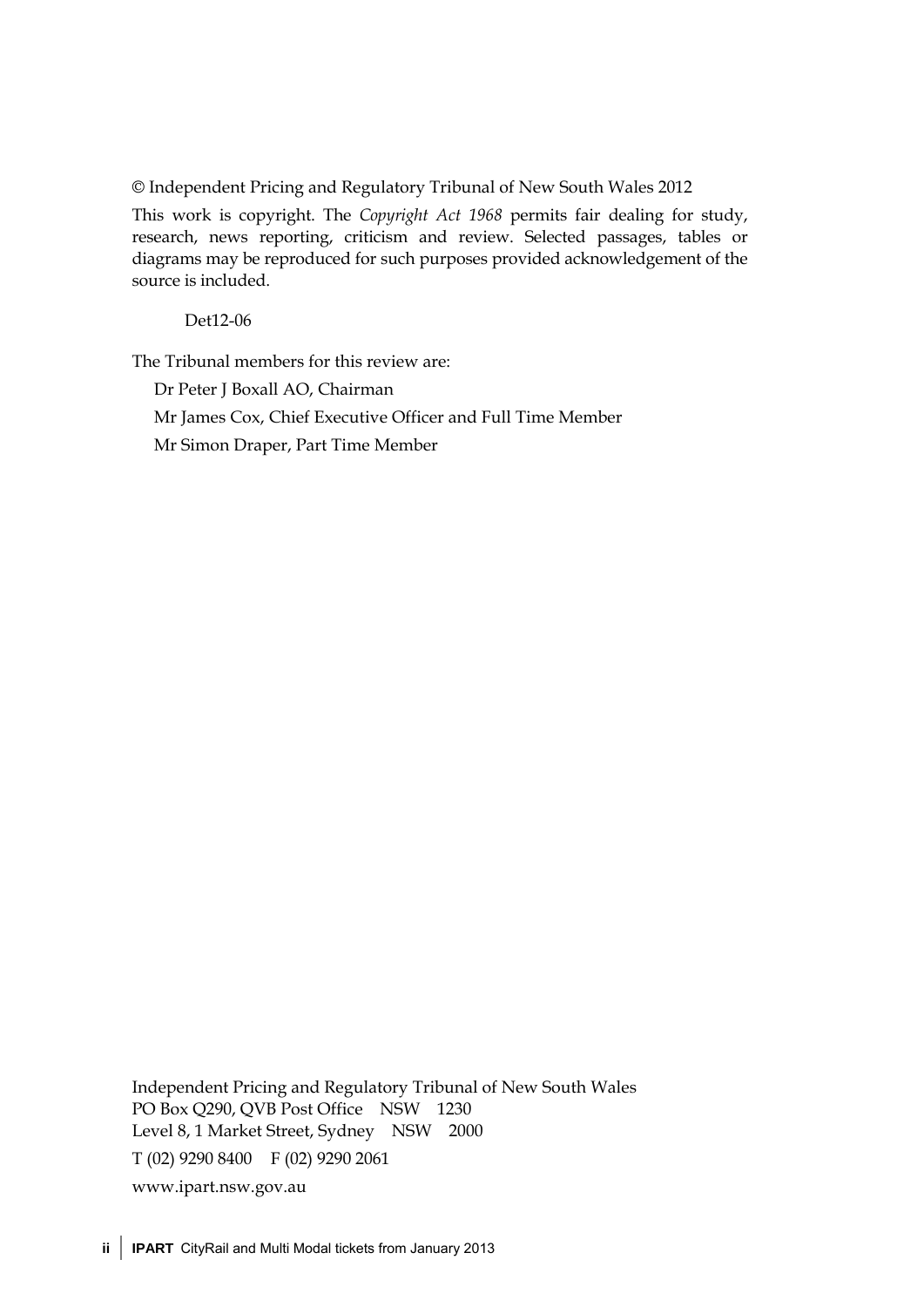## **Contents**

|                | <b>Preliminary</b>                                                        | 1              |
|----------------|---------------------------------------------------------------------------|----------------|
| 1              | Background - IPART Act                                                    | 1              |
| 2              | Background - Passenger Transport Act                                      | $\overline{2}$ |
| 3              | Application of this determination                                         | 3              |
| 4              | Replacement of Determination No. 4, 2008                                  | 3              |
| 5              | Replacement of Determination No. 5, 2008                                  | 3              |
| 6              | Compliance with this determination                                        | 3              |
| 7              | Monitoring                                                                | 4              |
| 8              | <b>Schedules</b>                                                          | 4              |
|                | <b>Schedule 1 Maximum prices</b>                                          | 5              |
| 1              | Application                                                               | 5              |
| 2              | <b>Ticket Types</b>                                                       | 5              |
| 3              | Maximum prices for Monopoly Train Service Tickets and Multi Modal Tickets | 6              |
| 4              | RailCorp required to submit pricing proposal                              | 10             |
| 5              | IPART assessment of pricing proposal                                      | 11             |
| 6              | Worked example                                                            | 11             |
| <b>Table 1</b> |                                                                           | 13             |
|                | <b>Schedule 2 Definitions and interpretation</b>                          | 15             |
| 1              | <b>Definitions</b>                                                        | 15             |
| 2              | Interpretation                                                            | 21             |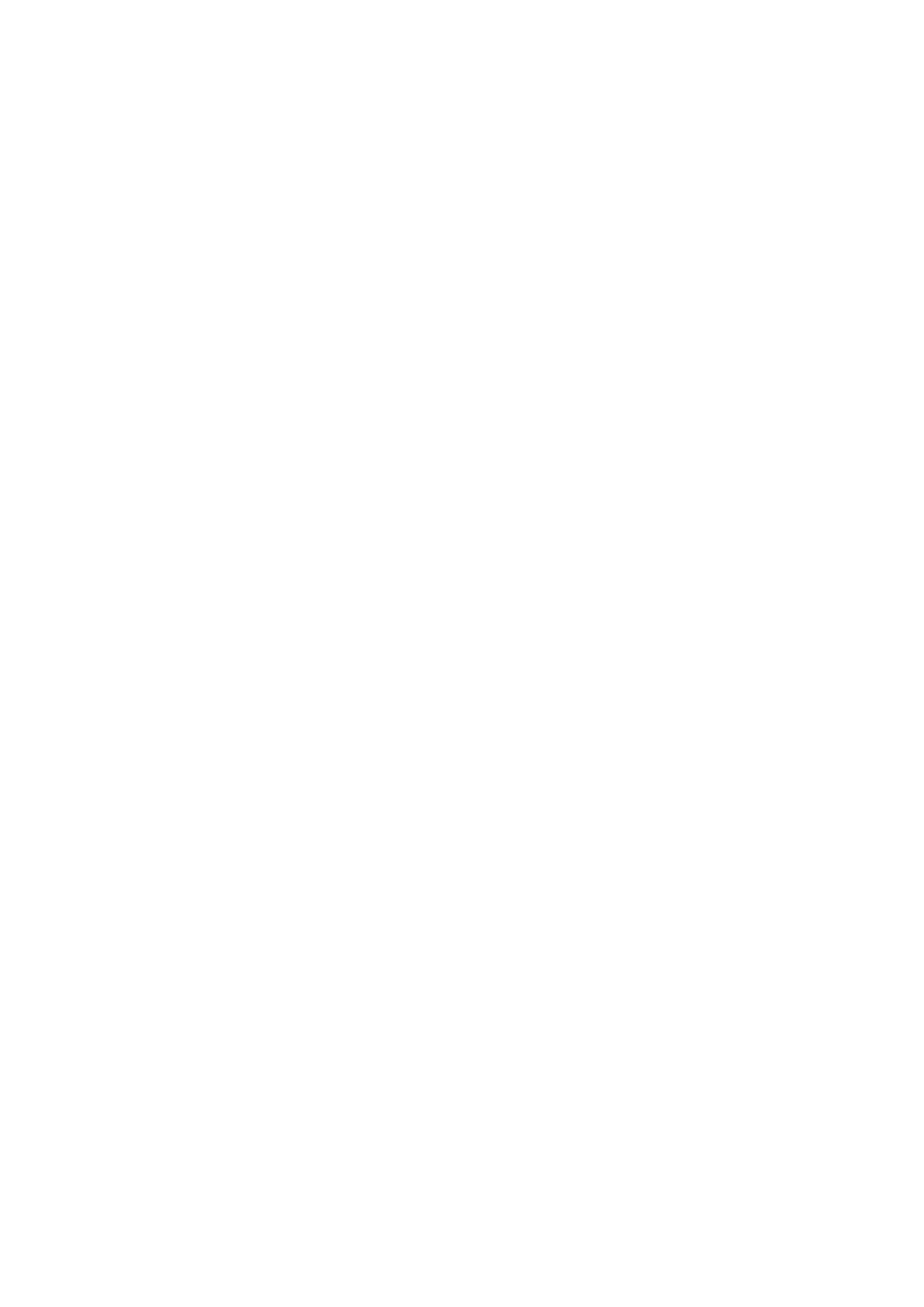## **Preliminary**

### **1 Background – IPART Act**

- (a) Section 11 of the *Independent Pricing and Regulatory Tribunal Act 1992*  (**IPART Act**) provides IPART with a standing reference to conduct investigations and make reports to the Minister on the determination of the pricing for a government monopoly service supplied by a government agency specified in Schedule 1 of the IPART Act.
- (b) Rail Corporation New South Wales (**RailCorp**) is listed as a government agency for the purposes of Schedule 1 of the IPART Act. The services of RailCorp declared as government monopoly services under the *Independent Pricing and Regulatory Tribunal (Passenger Transport Services) Order 1998* (**Order**) are the railway passenger services supplied under the name of "CityRail" by RailCorp excluding the services supplied in accordance with the ticket known as the "SydneyPass" (**Monopoly Train Services**). Accordingly, IPART may determine the maximum prices for the Monopoly Train Services.

[**Note:** The Order applies to RailCorp by operation of clause 122, Schedule 7 of the *Transport Administration Act 1988.*]

- (c) State Transit Authority (**STA**) (but excluding any bus services provided by STA under a service contract to which section 28J of the *Passenger Transport Act 1990* (**Passenger Transport Act**) applies) is listed as a government agency for the purposes of Schedule 1 of the IPART Act. The services of STA declared as government monopoly services under the Order are the regular passenger services (within the meaning of the Passenger Transport Act) supplied by the STA but excluding the following:
	- (1) services supplied in accordance with the ticket known as the "SydneyPass";
	- (2) the bus service known as the "Airport Express"; and
	- (3) the bus service known as the "Sydney Explorer", the bus service known as the "Bondi and Bay Explorer" and any other similar bus services operating in any other areas,

(**STA Monopoly Services**).

- (d) The STA Monopoly Services include the ferry services in Newcastle which are provided by the Newcastle Buses and Ferries division of STA (**Stockton Ferry Services**). Accordingly, IPART may determine the maximum prices for the Stockton Ferry Services.
- (e) In making this determination, IPART has had regard to a broad range of matters, including the matters set out in section 15(1) of the IPART Act.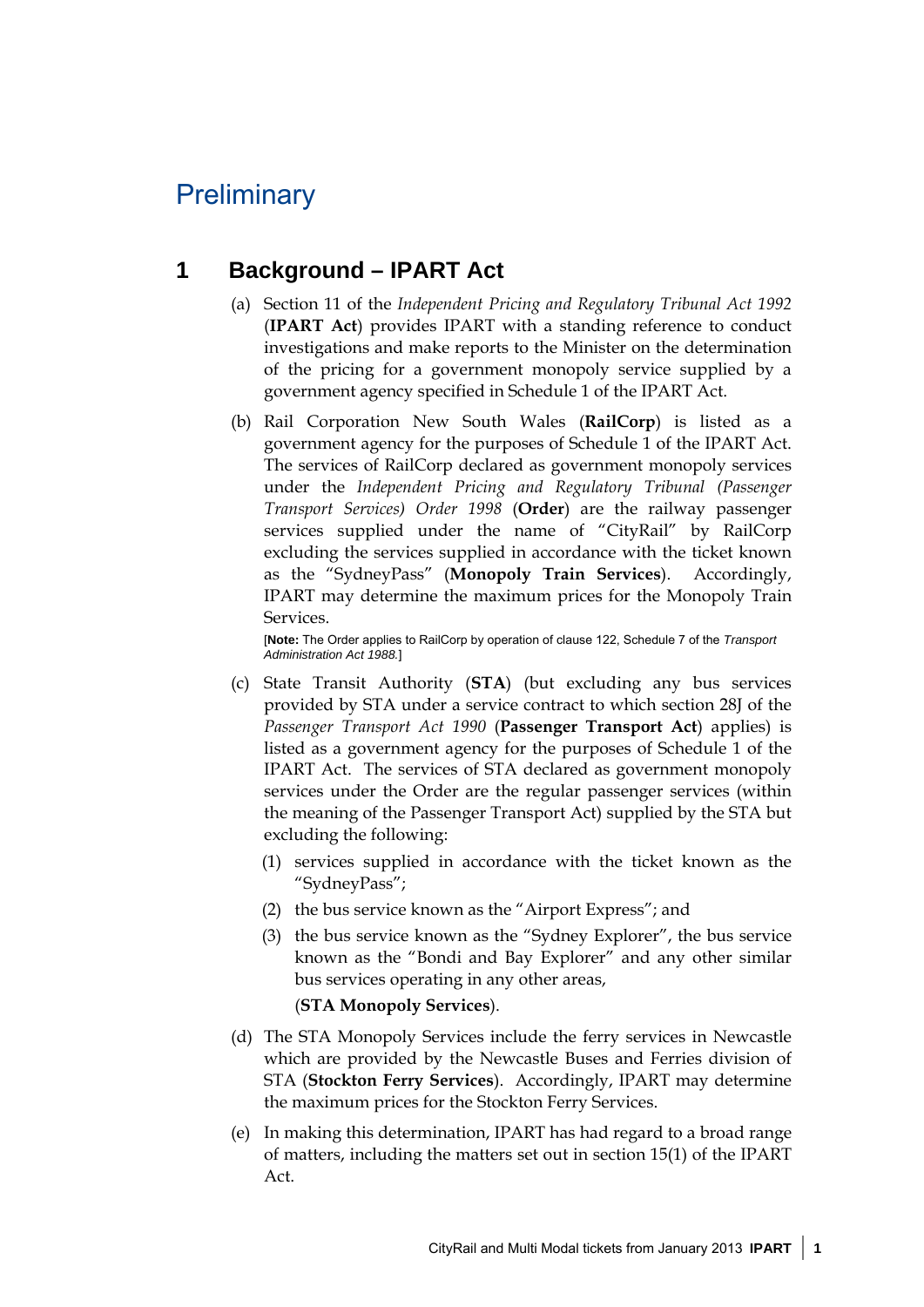- (f) In accordance with section 13A of the IPART Act, IPART has fixed a maximum price for the Monopoly Train Services (including those Monopoly Train Services and Stockton Ferry Services provided under Multi Modal Tickets), by fixing the maximum weighted average percentage increase across Fares.
- (g) On 6 April 2010, the Minister made the *Independent Pricing and Regulatory Tribunal (Passenger Transport Services) Amendment Order 2010* (**Amendment Order**), which excluded certain services from the scope of the Order for the term of the Amendment Order (**Excluded Services**). The Excluded Services are the transport passenger services supplied in accordance with:
	- (1) MyTrain 28-day RailPass (including concession);
	- (2) MyTrain 365-day RailPass (including concession);
	- (3) MyTrain Child Off-peak Return; and
	- (4) MyMulti Day Pass.
- (h) The clause of the Amendment Order which sets out the Excluded Services ceases to have effect:
	- (1) 12 months after the commencement of the clause; and
	- (2) on the date on which Schedule 1 of Determination No. 4, 2008 is replaced by a determination of IPART made under Part 3 of the IPART Act,

whichever is later.

[**Note:** in accordance with clause 4 of the Preliminary section of this determination, this determination replaces Determination no.4, 2008 from the 2013 Commencement Date.]

#### **2 Background – Passenger Transport Act**

- (a) Under section 16AE(2) of the Passenger Transport Act, IPART is to conduct investigations and make reports to the Minister on the determination of maximum fares for Regular Ferry Services supplied under a Ferry Service Contract (**Regulated Ferry Services**).
- (b) In making this determination, IPART has had regard to a broad range of matters, including the matters set out in section 16AE(5) of the Passenger Transport Act.
- (c) Under section 28J(2) of the Passenger Transport Act, IPART is to conduct investigations and make reports to the Minister on the determination of maximum fares for Regular Bus Services supplied under a Bus Service Contract (**Regulated Bus Services**).
- (d) In making this determination, IPART has had regard to a broad range of matters, including the matters set out in section 28J(5) of the Passenger Transport Act.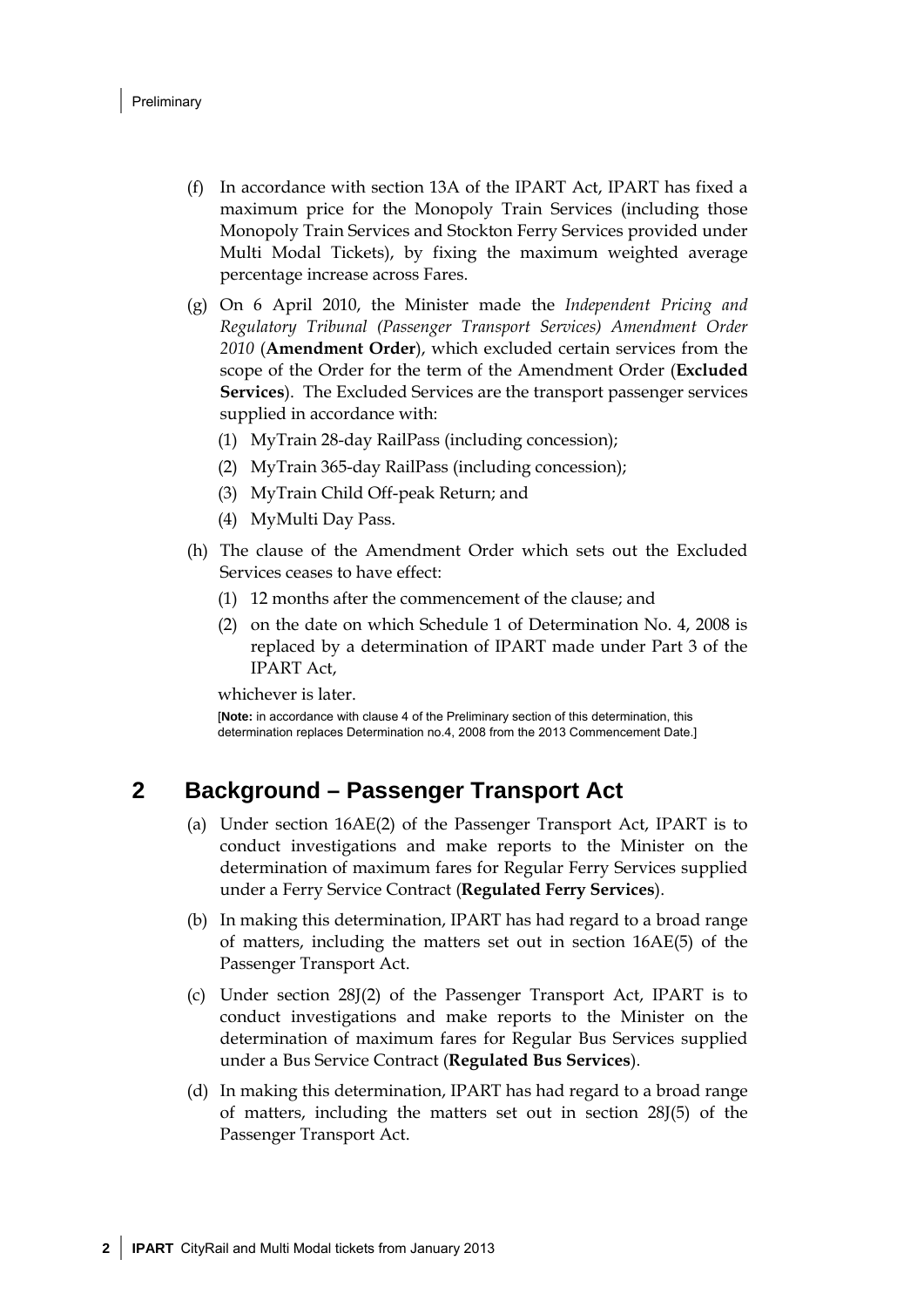### **3 Application of this determination**

- (a) This determination sets out the formulae to be applied to determine maximum prices that:
	- (1) RailCorp may charge for services supplied under Monopoly Train Service Tickets; and
	- (2) RailCorp, STA and each Contract Holder may charge for services supplied under Multi Modal Tickets.
- (b) This determination commences on the later of:
	- (1) 6 January 2013; and
	- (2) the date that it is published in the NSW Government Gazette,

(**2013 Commencement Date**).

(c) This determination applies from the 2013 Commencement Date until this determination is replaced (**Determination Period**).

#### **4 Replacement of Determination No. 4, 2008**

This determination replaces Determination No. 4, 2008 from the 2013 Commencement Date. The replacement does not affect anything done or omitted to be done, or rights or obligations accrued, under Determination No. 4, 2008 prior to its replacement.

#### **5 Replacement of Determination No. 5, 2008**

This determination replaces Determination No. 5, 2008 from the 2013 Commencement Date. The replacement does not affect anything done or omitted to be done, or rights or obligations accrued, under Determination No. 5, 2008 prior to its replacement.

#### **6 Compliance with this determination**

Under section 18(2) of the IPART Act:

- (a) RailCorp may not fix its Fares at a level below the maximum level permitted under clause 3 of schedule 1 of this determination; and
- (b) STA may not fix its Fares for the STA Monopoly Services provided under Multi Modal Tickets at a level below the maximum price fixed in accordance with clause 3 of schedule 1 of this determination,

without the approval of the Treasurer.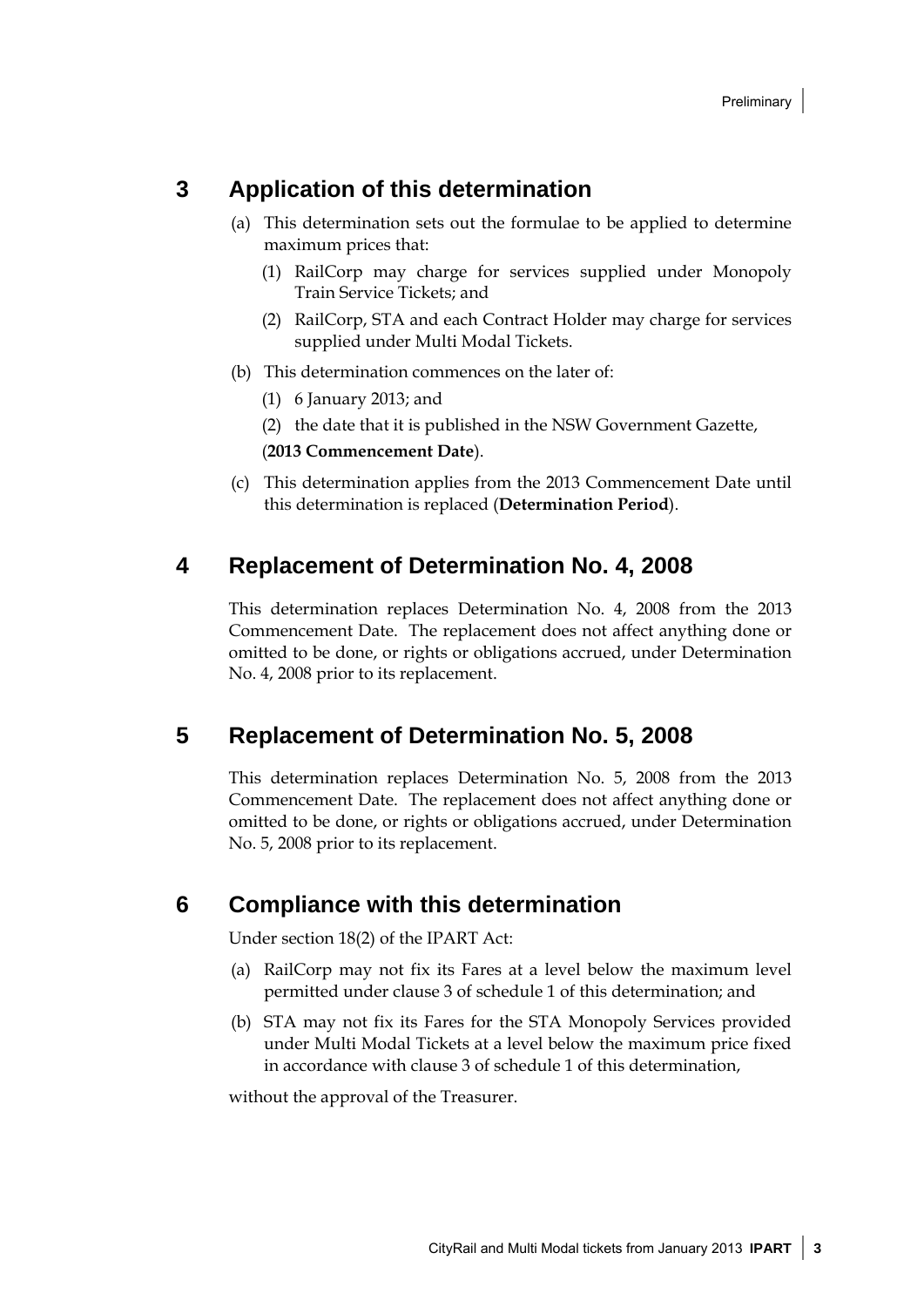## **7 Monitoring**

IPART may monitor the performance of RailCorp and STA for the purposes of:

- (a) establishing, and reporting annually on, the level of compliance by RailCorp and STA with this determination; and
- (b) preparing an annual review of pricing policies in respect of the government monopoly services the subject of this determination.

#### **8 Schedules**

- (a) Schedule 1 and the Table in that schedule set out the formulae to be applied to determine maximum prices that:
	- (1) RailCorp may charge for services supplied under Monopoly Train Service Tickets; and
	- (2) RailCorp, STA and each Contract Holder may charge for services supplied under Multi Modal Tickets,

by fixing the maximum weighted average percentage increase across Fares.

(b) Schedule 2 sets out definitions and interpretation provisions used in this determination.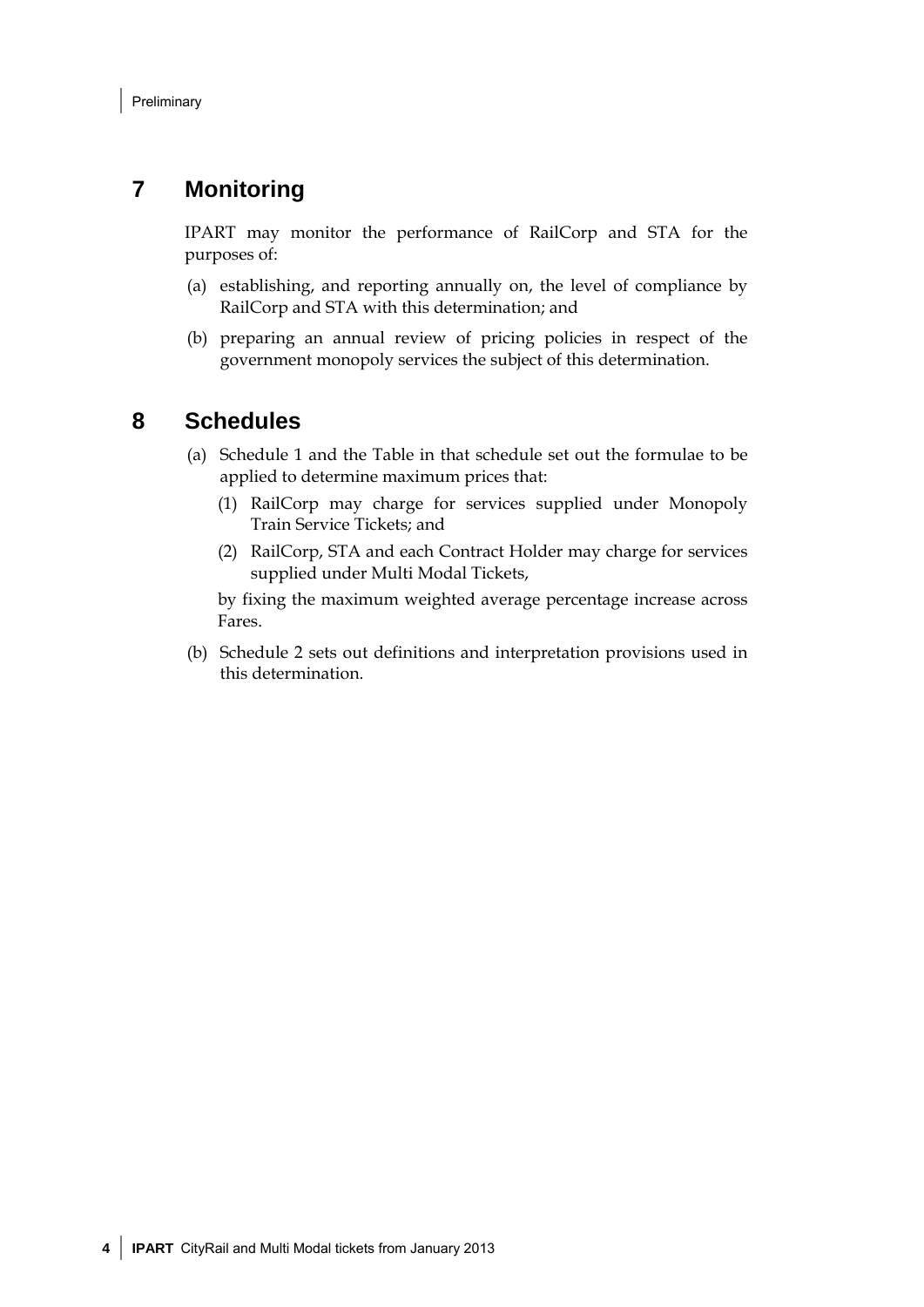## Schedule 1 Maximum prices

### **1 Application**

- (a) This schedule 1 sets out the formulae to be applied to determine the maximum prices that:
	- (1) RailCorp may charge for services supplied under Monopoly Train Service Tickets; and
	- (2) RailCorp, STA and each Contract Holder may charge for services supplied under Multi Modal Tickets,

by fixing the maximum weighted average percentage increase in Fares.

- (b) If:
	- (1) RailCorp introduces any new Ticket Types; or
	- (2) STA or a Contract Holder introduces any new Multi Modal Tickets,

during the Determination Period, this determination will apply to the applicable Fares in accordance with this schedule 1.

- $(c)$  If:
	- (1) RailCorp discontinues any Ticket Type; or
	- (2) STA or a Contract Holder discontinues any Multi Modal Ticket,

during the Determination Period, this determination will apply to remaining Fares in accordance with this schedule 1.

### **2 Ticket Types**

- (a) Table 1 of this schedule 1 lists the Ticket Types made available for sale as at the date of this determination.
- (b) RailCorp also offers tickets comprising of travel partly by means of the Monopoly Train Services and partly by other means of transport that are not Monopoly Train Services (including by bus or by ferry) (**Link or Intermodal Destination Tickets**), that include but are not limited to:
	- (1) Blue Mountains ExplorerLink Tickets;
	- (2) Moore Park Tickets;
	- (3) Bondi Beach Tickets;
	- (4) Tramlink Zone 1 Tickets; and
	- (5) Tramlink Zone 2 Tickets.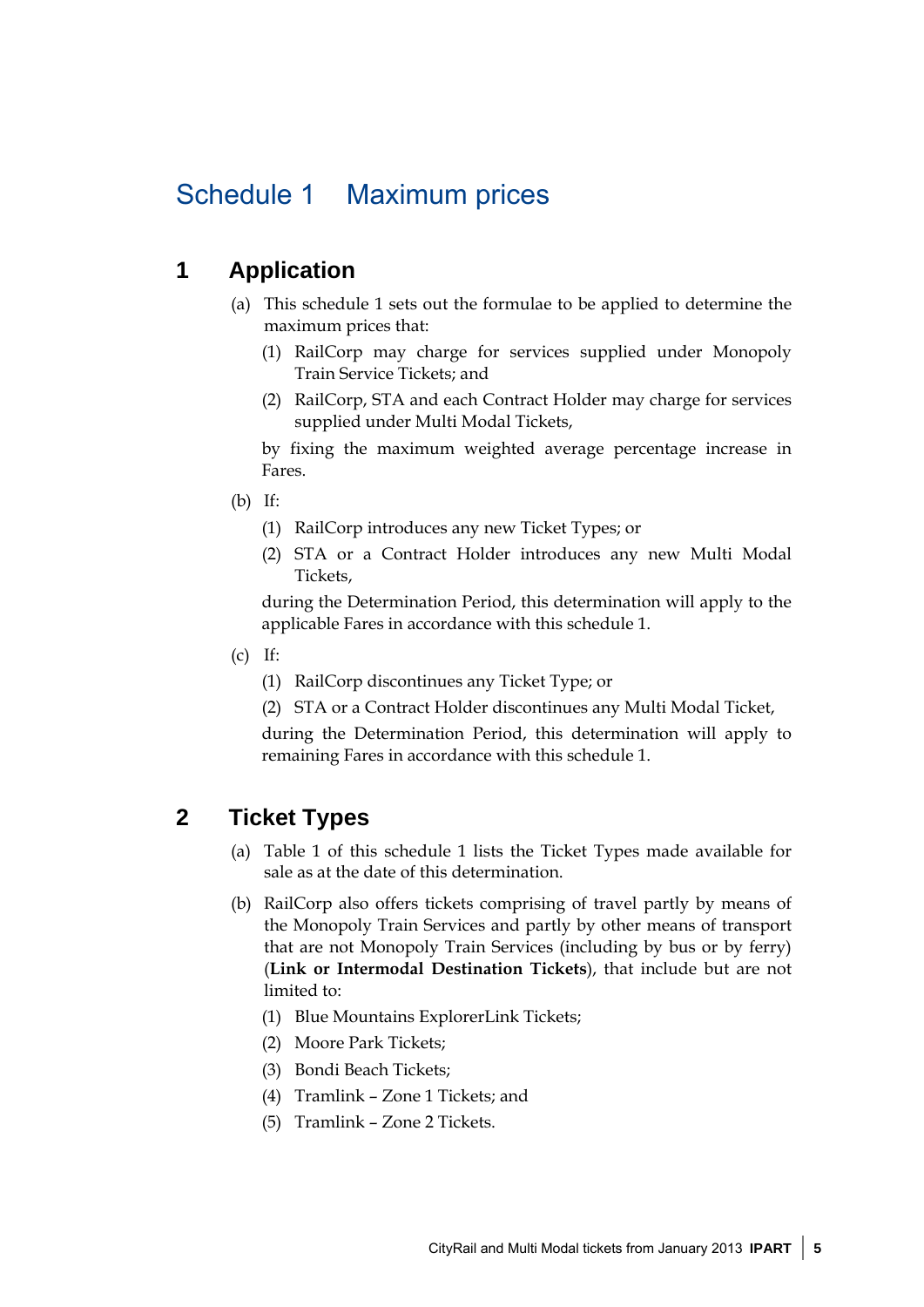(c) RailCorp must ensure that the price for the Monopoly Train Service component of Link or Intermodal Destination Tickets does not exceed the maximum price for the equivalent Full Fare for a Single Ticket or Full Fare for a Return Ticket (as the case may be) fixed in accordance with this determination.

### **3 Maximum prices for Monopoly Train Service Tickets and Multi Modal Tickets**

RailCorp must ensure that its Fares comply with the formulae set out below.

STA and each Contract Holder must ensure that its Fares for Multi Modal Tickets are equal to the maximum price fixed by RailCorp for the relevant Fare in accordance with this determination.

(a) **For the 2013 Period**:

$$
(1+3.6\%) \times \left(\sum_{i=1}^{n} P_{i2012} \times Q_{i2012}\right) \ge \left(\sum_{i=1}^{n} P_{i2013} \times Q_{i2012}\right)
$$

Where:

**n** is the number of Ticket Types.

**P***i***2012** is the Full Fare specified in Table 1 for Ticket Type i.

**P***i***<sup>2013</sup>** is the Full Fare RailCorp charges for Ticket Type i during the 2013 Period.

**Q***i***2012** is:

(1) subject to paragraph (2) below:

- (A) where Ticket Type i is a Monopoly Train Service Ticket, the total number of Ticket Sales for that Ticket Type i during the most recent 12 month period (or for such other period as approved by IPART); and
- (B) where Ticket Type i is a Multi Modal Ticket, 50% of the total number of Ticket Sales for that Ticket Type i during the most recent 12 month period (or for such other period as approved by IPART); or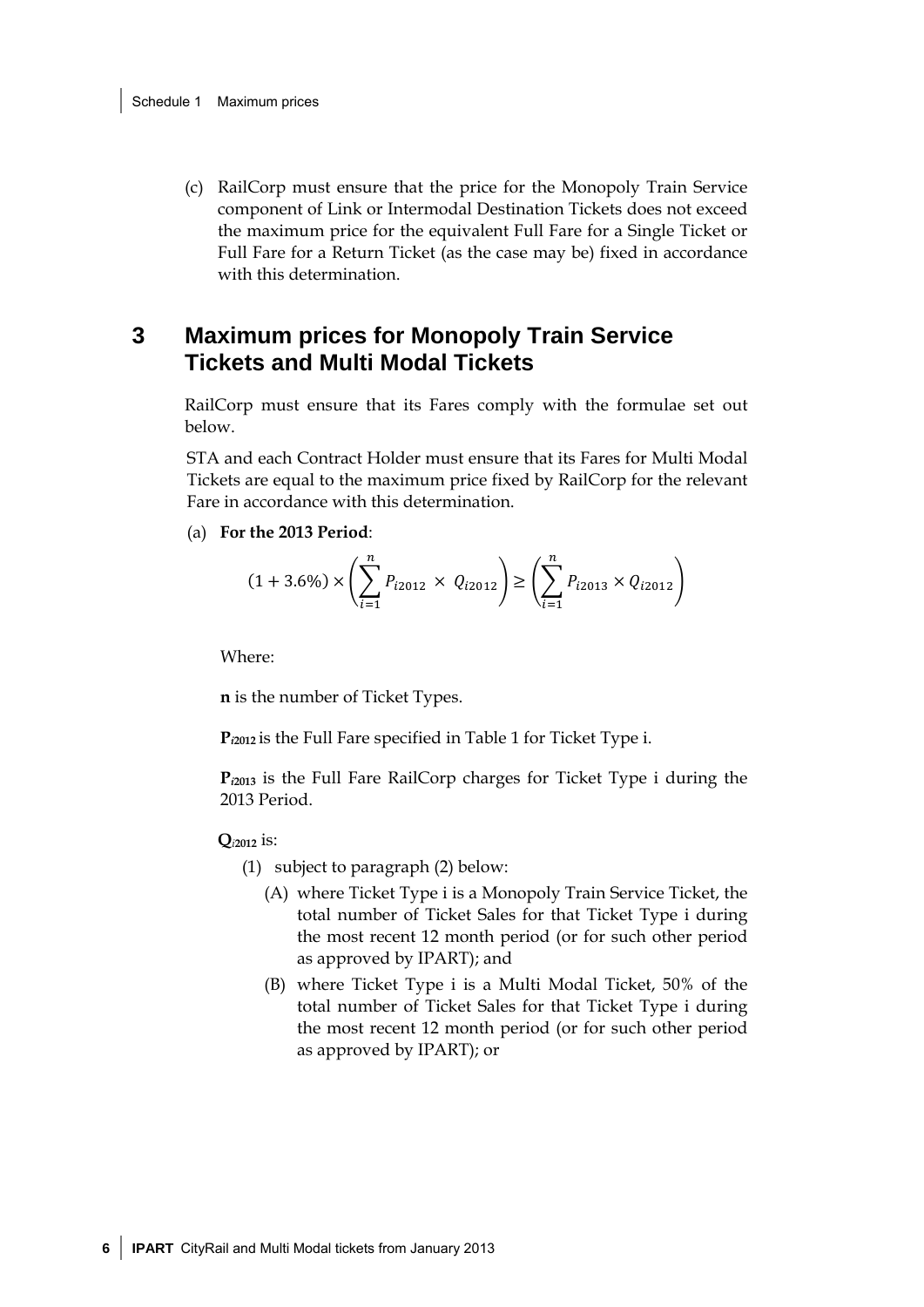- (2) if, during the 2013 Period, any of the following events occur:
	- (A) a new Ticket Type is introduced;
	- (B) an existing Ticket Type is discontinued;
	- (C) there is a Fare increase or Fare decrease of a Substitutable Ticket;
	- (D) there is a change in conditions of travel for an existing Ticket Type; or
	- (E) there is not yet 12 months of data on Ticket Sales available for a Ticket Type,

a value approved by IPART for each Ticket Type.

[**Note:** For the purposes of calculating Q under subparagraph (1) above, Ticket Sales of Link or Intermodal Destination Tickets are to be treated as set out in IPART's compliance spreadsheet (as published on its website and updated from time to time).]

(b) **For the 2014 Period**:

$$
(1 + 1.3\%) \times (1 + \Delta CPI_1) \times \left( \left( \sum_{i=1}^{n} P_{i2013} \times Q_{i2013} \right) + CF_{2013} \right)
$$

$$
\ge \left( \sum_{i=1}^{n} P_{i2014} \times Q_{i2013} \right)
$$

Where:

**n** is the number of Ticket Types.

**P***i***2013** is the Full Fare charged for Ticket Type i during the 2013 Period.

**P***i***<sup>2014</sup>** is the Full Fare RailCorp charges for Ticket Type i during the 2014 Period.

**Q***i***2013** is:

- (1) subject to paragraph (2) below:
	- (A) where Ticket Type i is a Monopoly Train Service Ticket, the total number of Ticket Sales for that Ticket Type i during the most recent 12 month period (or for such other period as approved by IPART); and
	- (B) where Ticket Type i is a Multi Modal Ticket, 50% of the total number of Ticket Sales for that Ticket Type i during the most recent 12 month period (or for such other period as approved by IPART); or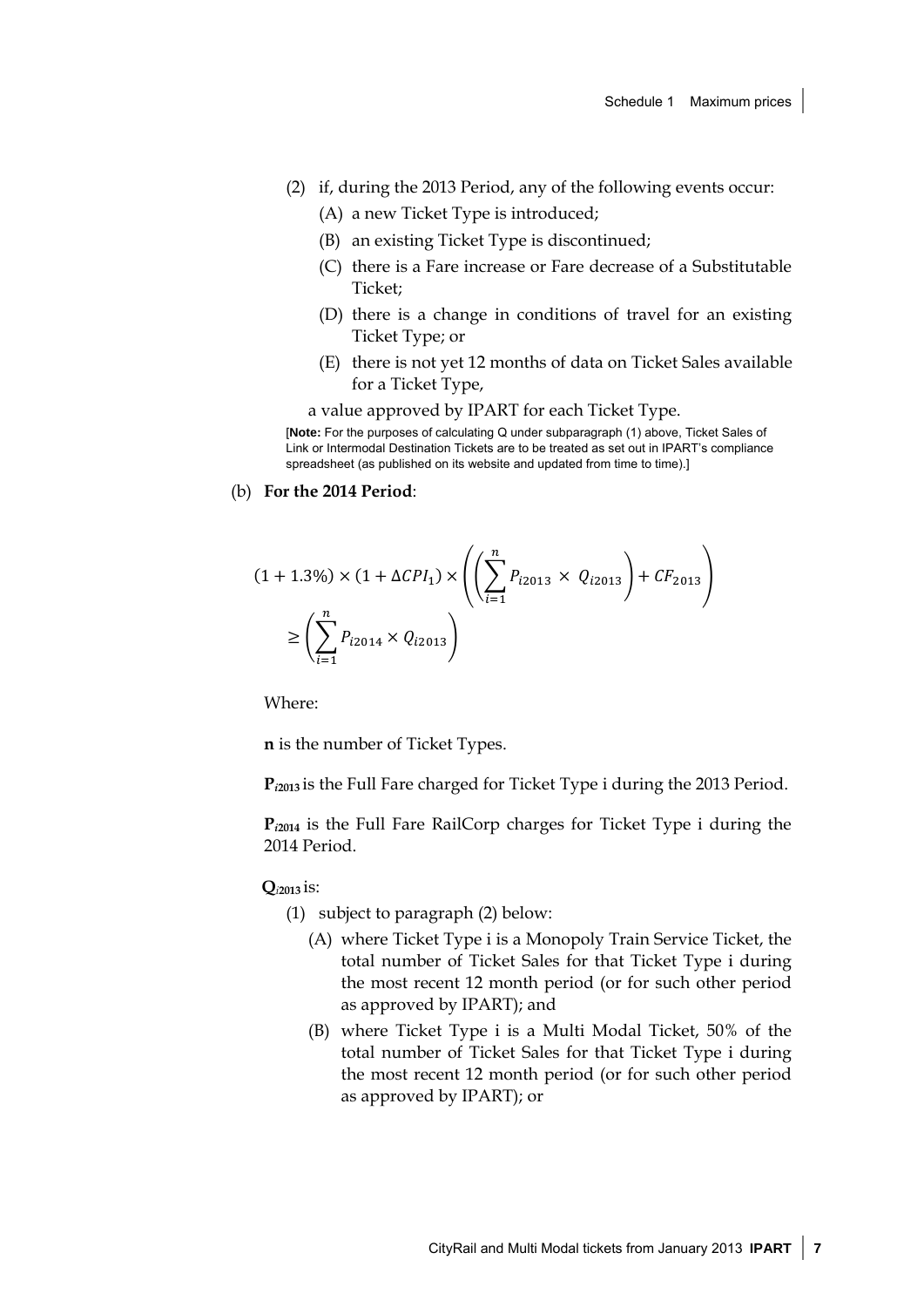- (2) if, during the 2014 Period, any of the following events occur:
	- (A) a new Ticket Type is introduced;
	- (B) an existing Ticket Type is discontinued;
	- (C) there is a Fare increase or Fare decrease of a Substitutable Ticket;
	- (D) there is a change in conditions of travel for an existing Ticket Type; or
	- (E) there is not yet 12 months of data on Ticket Sales available for a Ticket Type,

a value approved by IPART for each Ticket Type.

[**Note:** For the purposes of calculating Q under subparagraph (1) above, Ticket Sales of Link or Intermodal Destination Tickets are to be treated as set out in IPART's compliance spreadsheet (as published on its website and updated from time to time).]

**∆CPI1** has the meaning given to that term in clause 1.2 of schedule 2 of this determination.

**CF2013** is the 2013 Catch-up Factor which:

(1) is calculated as the Allowed Fare Revenue minus the Proposed Fare Revenue, where:

> **Allowed Fare Revenue** is  $(1 + 3.6\%) \times (\sum_{i=1}^{n} P_{i2012} \times Q_{i2012})$ **Proposed Fare Revenue** is  $(\sum_{i=1}^{n} P_{i2013} \times Q_{i2012})$

**n**, **P***i***2012**, and **Q***i***2012** have the meaning given to those terms in paragraph (a) above; and

- (2) must be equal to or greater than 0.
- (c) **For the 2015 Period**:

$$
(1 + 1.3\%) \times (1 + \Delta CPI_2) \times \left( \left( \sum_{i=1}^{n} P_{i2014} \times Q_{i2014} \right) + CF_{2014} \right)
$$

$$
\geq \left( \sum_{i=1}^{n} P_{i2015} \times Q_{i2014} \right)
$$

Where:

**n** is the number of Ticket Types.

**P***i***2014** is the Full Fare charged for Ticket Type i during the 2014 Period.

**P***i***<sup>2015</sup>** is the Full Fare RailCorp charges for Ticket Type i during the 2015 Period.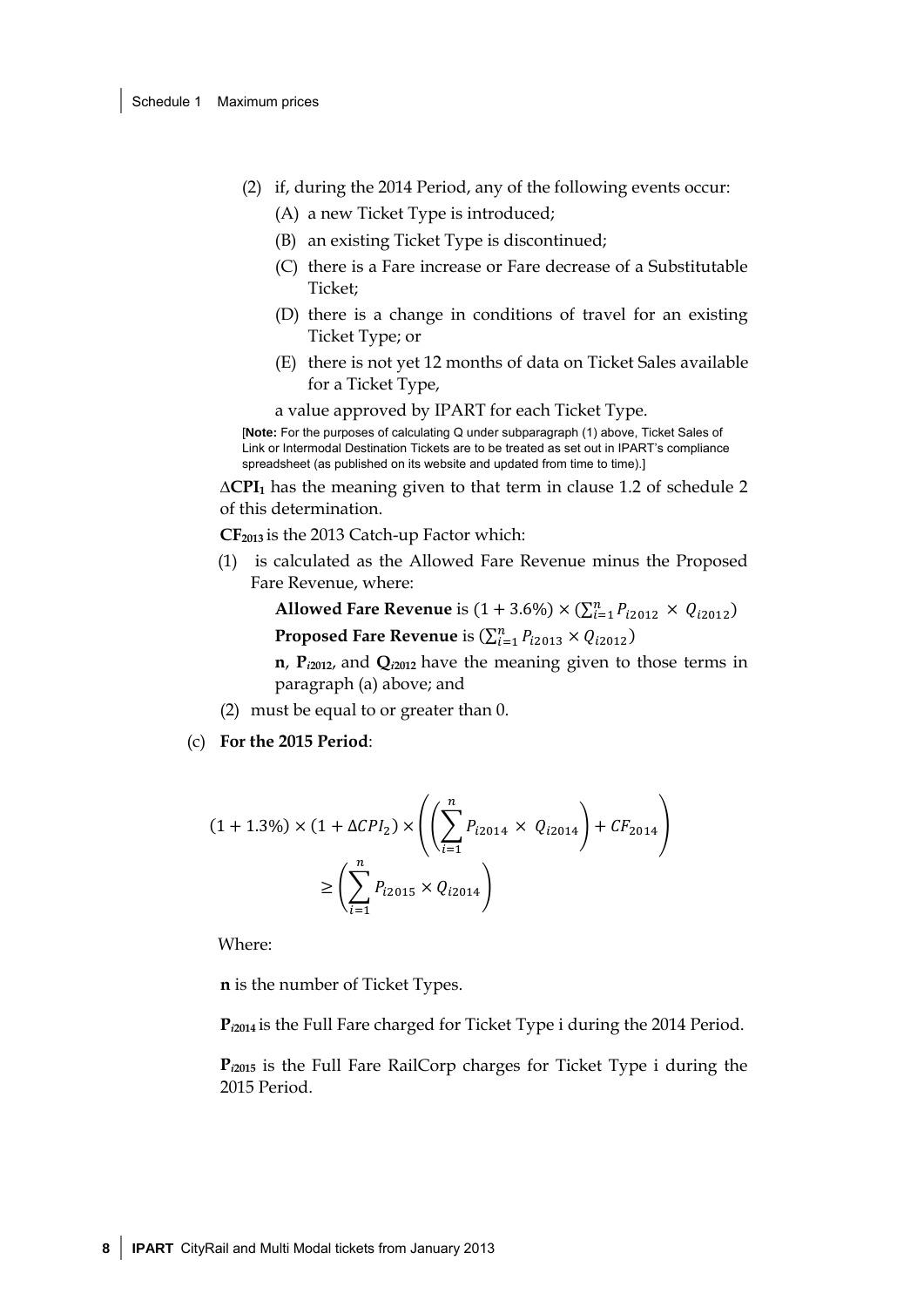**Q***i***2014** is:

(1) subject to paragraph (2) below:

- (A) where Ticket Type i is a Monopoly Train Service Ticket, the total number of Ticket Sales for that Ticket Type i during the most recent 12 month period (or for such other period as approved by IPART); and
- (B) where Ticket Type i is a Multi Modal Ticket, 50% of the total number of Ticket Sales for that Ticket Type i during the most recent 12 month period (or for such other period as approved by IPART); or
- (2) if, during the 2015 Period, any of the following events occur:
	- (A) a new Ticket Type is introduced;
	- (B) an existing Ticket Type is discontinued;
	- (C) there is a Fare increase or Fare decrease of a Substitutable Ticket;
	- (D) there is a change in conditions of travel for an existing Ticket Type; or
	- (E) there is not yet 12 months of data on Ticket Sales available for a Ticket Type,

a value approved by IPART for each Ticket Type.

[**Note:** For the purposes of calculating Q under subparagraph (1) above, Ticket Sales of Link or Intermodal Destination Tickets are to be treated as set out in IPART's compliance spreadsheet (as published on its website and updated from time to time).]

**∆CPI2** has the meaning given to that term in clause 1.2 of schedule 2 of this determination.

**CF2014** is the 2014 Catch-up Factor, which:

(1) is calculated as the Allowed Fare Revenue minus the Proposed Fare Revenue, where:

**Allowed Fare Revenue** is  $(1 + 1.3\%) \times (1 + \Delta CPI_1) \times$  $((\sum_{i=1}^{n} P_{i2013} \times Q_{i2013}) + CF_{2013})$ **Proposed Fare Revenue** is  $(\sum_{i=1}^{n} P_{i2014} \times Q_{i2013})$ 

**∆CPI1, n**, **P***i***2013**, **Q***i***2013,** and **CF2013** have the meaning given to those terms in paragraph (b) above; and

(2) must be equal to or greater than 0.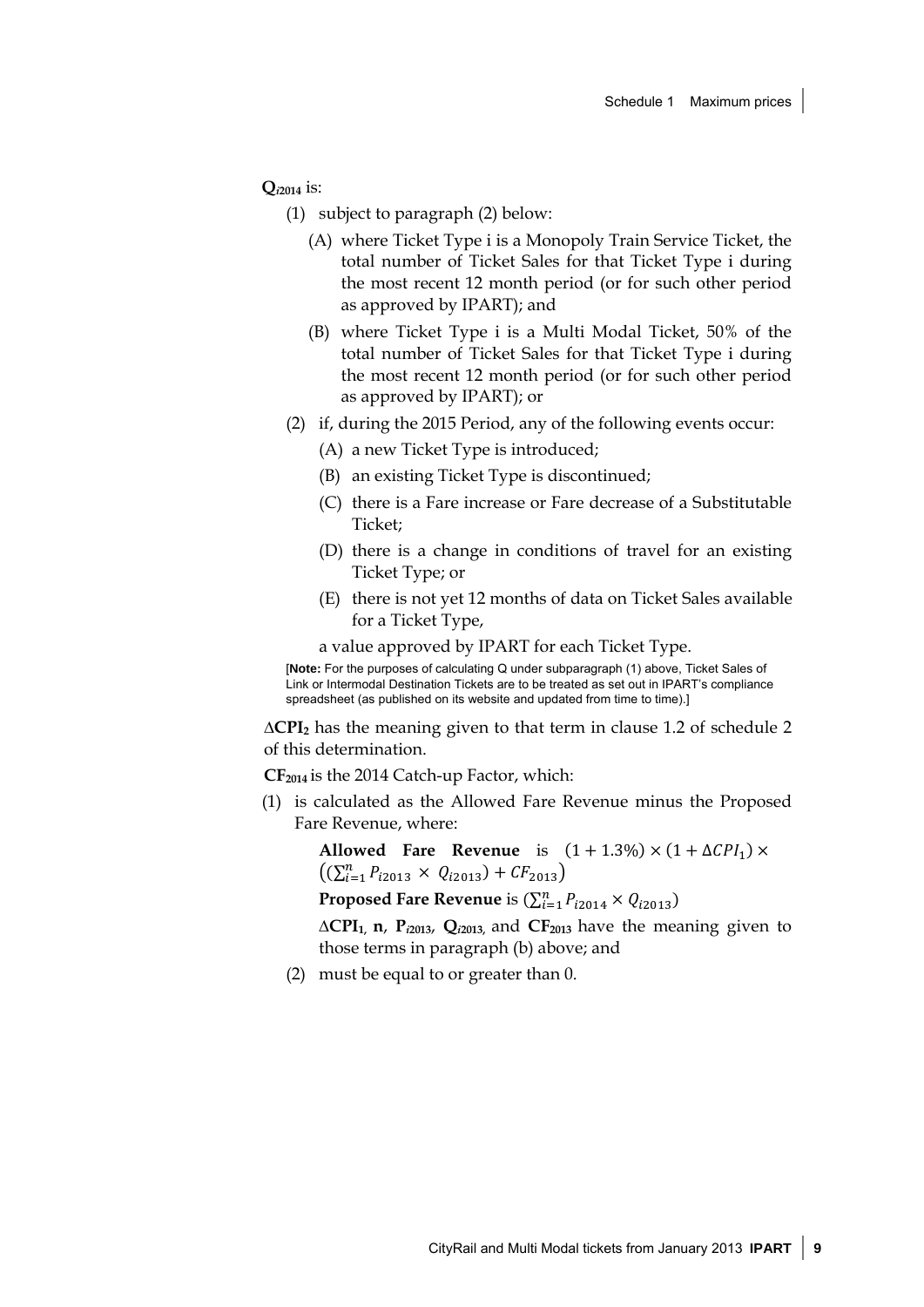#### **4 RailCorp required to submit pricing proposal**

- (a) If RailCorp proposes to, or Transport for NSW requires RailCorp to:
	- (1) increase an existing Fare;
	- (2) change the conditions of travel for an existing Ticket Type;
	- (3) introduce one or more new Ticket Types; or
	- (4) discontinue one or more existing Ticket Types,

(each a **Proposed Fare Change Event**), RailCorp (or Transport for NSW on behalf of RailCorp) must submit to IPART, in accordance with this clause 4, a pricing proposal at least 20 Business Days before the Proposed Fare Change Event takes place (or by such later date as agreed by IPART).

- (b) RailCorp (or Transport for NSW on behalf of RailCorp) is not required to submit a pricing proposal if RailCorp is proposing only to reduce an existing Fare.
- (c) Each pricing proposal submitted by RailCorp (or by Transport for NSW on behalf of RailCorp) must contain the following information:
	- (1) all proposed Fares and Ticket Types;
	- (2) details of the Ticket Sales for the most recent 12 month period (or such other period approved by IPART) for each Ticket Type;
	- (3) the information required in IPART's compliance spreadsheet (as published on its website and updated from time to time);
	- (4) if a new Ticket Type is to be introduced:
		- (A) details of that proposed new Ticket Type and Fare, including:
			- (i) if the Fare is distance-based, zone-based, or time-based;
			- (ii) the number of journeys included (or, if a time-based Fare, the estimated average number of journeys likely to be taken by passengers on that Fare, and the period for which it is valid); and
			- (iii) any other conditions of travel;
		- (B) how the change is expected to impact sales of other Ticket Types; and
		- (C) the expected revenue impact of the change;
	- (5) if a Ticket Type is to be discontinued:
		- (A) details of the Ticket Type to be discontinued;
		- (B) how the change is expected to impact sales of other Ticket Types; and
		- (C) the expected revenue impact of the change; and
	- (6) any other information IPART requires to satisfy itself that RailCorp's proposed fares comply with this determination.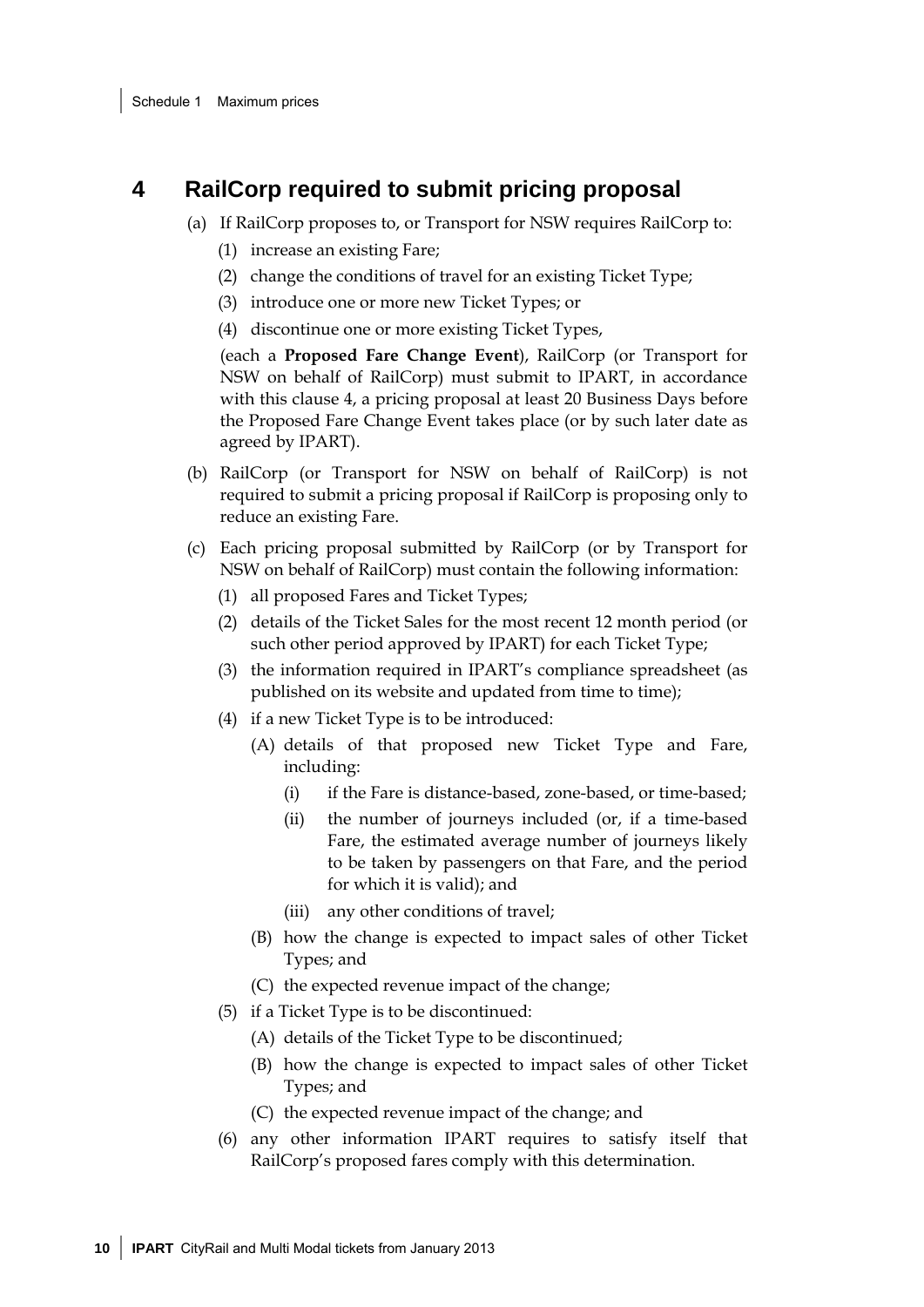(d) IPART may publish a pricing proposal submitted under this clause 4 on its website.

## **5 IPART assessment of pricing proposal**

- (a) IPART will notify RailCorp and Transport for NSW if it forms the view that the pricing proposal submitted by RailCorp under clause 4 would, if implemented, result in RailCorp charging passengers Fares that exceed the maximum prices that may be charged under this determination.
- (b) IPART may publish this notice on its website.

#### **6 Worked example**

Assume for the purposes of this worked example only that:

- RailCorp has 3 Fares; and
- $\blacktriangledown$  the allowed Fare increase between 2012 and 2013 is 3.6%.

|  | (a) Full Fares for 2012 and 2013 are as follow: |
|--|-------------------------------------------------|
|--|-------------------------------------------------|

| <b>Ticket Type</b>     | 2012                   | 2013                   |
|------------------------|------------------------|------------------------|
|                        | Full Fare $(P_{2012})$ | Full Fare $(P_{2013})$ |
| MyTrain1 Single        | \$4.00                 | \$4.20                 |
| MyTrain 2 Return       | \$8.00                 | \$8.20                 |
| <b>MyTrain1 Weekly</b> | \$32.00                | \$33.00                |

(b) number of Ticket Sales are as follows:

| <b>Ticket Type</b> | <b>Number of Ticket Sales</b> |  |
|--------------------|-------------------------------|--|
|                    | 1 July 2011 -30 June<br>2012  |  |
|                    | $(Q_{2012})$                  |  |
| MyTrain1 Single    | 300                           |  |
| MyTrain 2 Return   | 140                           |  |
| MyTrain1 Weekly    | 80                            |  |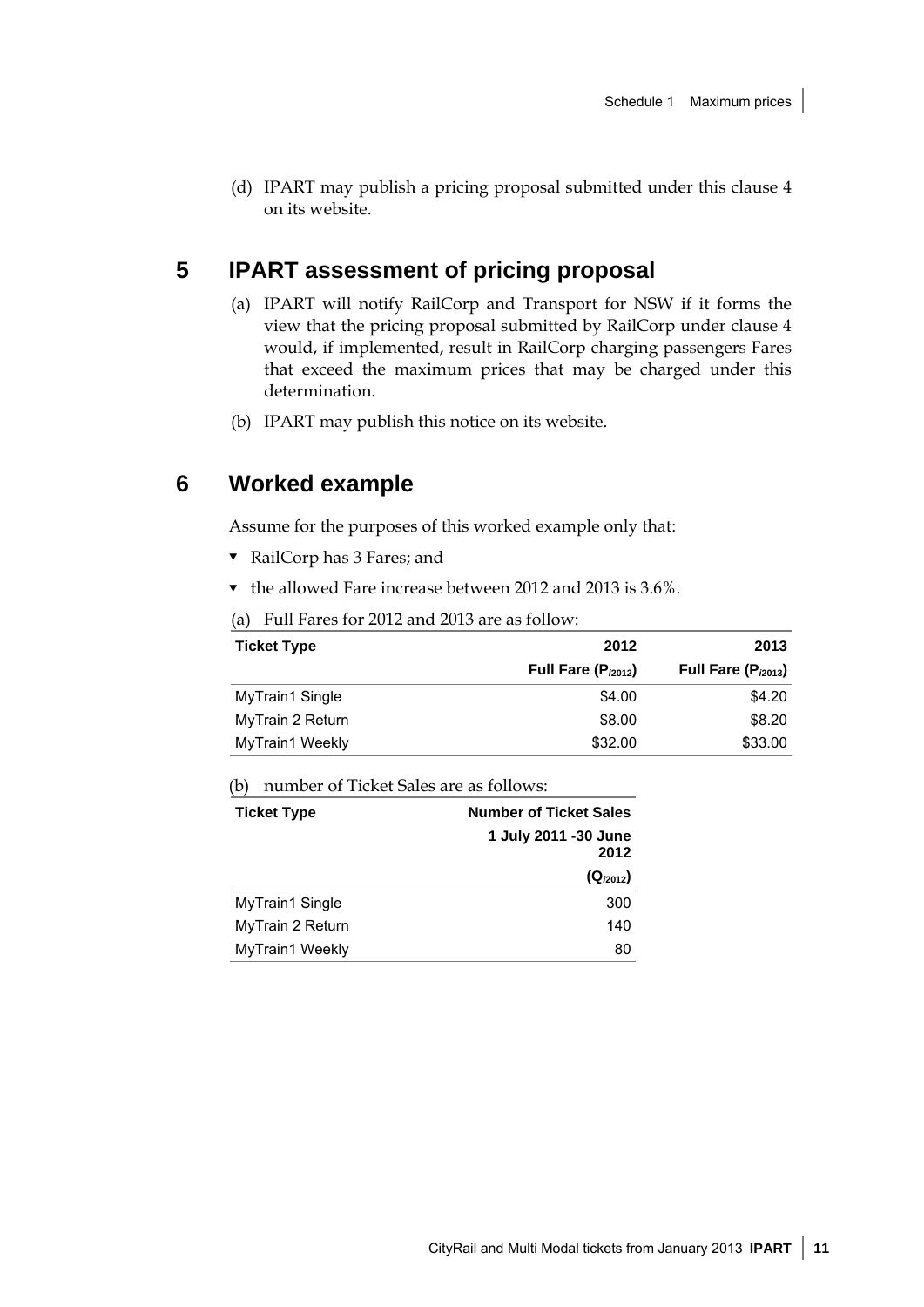To determine whether the Fares for the 2013 Period comply with clause 3(a), schedule 1 of the determination, the following must be calculated:

| <b>Ticket Type</b>   | <b>Full Fare</b> | <b>Number of Ticket</b> | <b>Revenue</b>   |
|----------------------|------------------|-------------------------|------------------|
|                      | $(P_{i2012)}$    | Sales $(Q_{i2012})$     |                  |
|                      | а                | b                       | $a * b$          |
| MyTrain1 Single      | \$4.00           | 300                     | $$4*300 = $1200$ |
| MyTrain 2 Return     | \$8.00           | 140                     | $$8*140 = $1120$ |
| MyTrain1 Weekly      | \$32.00          | 80                      | $$32*80 = $2560$ |
| <b>Total revenue</b> |                  |                         | \$4880           |

| (i) | Allowed Fare Revenue |
|-----|----------------------|
|-----|----------------------|

For a weighted average increase in the 2013 Period of 3.6%, the Allowed Fare Revenue in the 2013 Period will be  $$4880 \times (1+3.6\%) = $5056$ .

|  |  | (ii) Proposed Fare Revenue |  |  |  |  |
|--|--|----------------------------|--|--|--|--|
|--|--|----------------------------|--|--|--|--|

| <b>Ticket Type</b>   | <b>Full Fare</b><br>$(P_{2013)}$ | <b>Number of Ticket</b><br>Sales $(Q_{i2012})$ | Revenue              |
|----------------------|----------------------------------|------------------------------------------------|----------------------|
|                      | a                                | b                                              | a* b                 |
| MyTrain1 Single      | \$4.20                           | 300                                            | $$4.20*300 = $1260$  |
| MyTrain 2 Return     | \$8.20                           | 140                                            | $$8.20^*140 = $1148$ |
| MyTrain1 Weekly      | \$33                             | 80                                             | $$33*80 = $2640$     |
| <b>Total revenue</b> |                                  |                                                | \$5048               |

The Fares for the 2013 Period comply with clause 3(a), schedule 1 of the determination. The proposed fares for the 2013 Period in the table above would comply with the maximum weighted average fare increase because the Proposed Fare Revenue is less than the Allowed Fare Revenue - \$5048 is less than \$5056.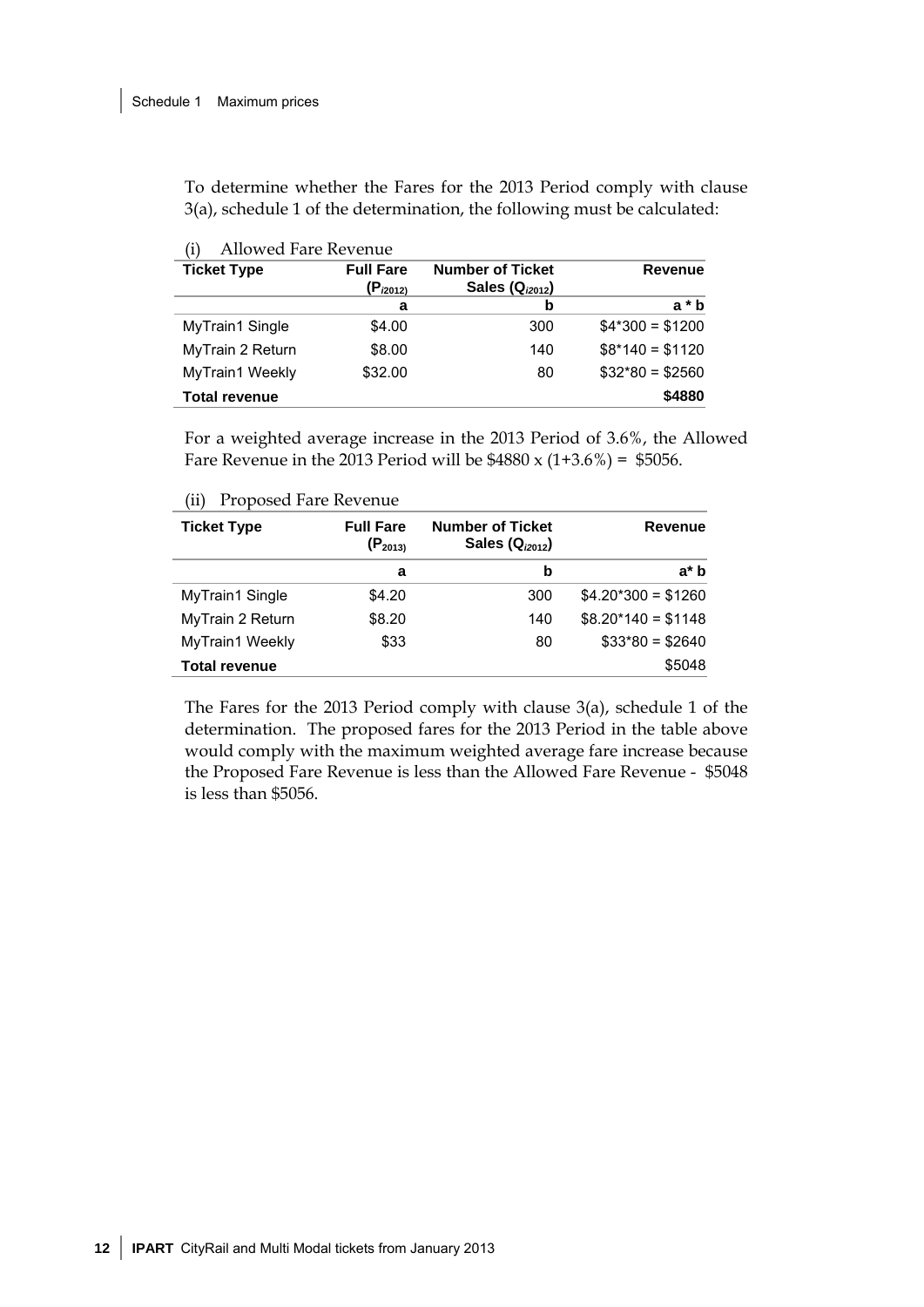## Table 1

| Table 1 |  | 2012 Full Fares (P <sub>i2012</sub> ) |  |
|---------|--|---------------------------------------|--|
|---------|--|---------------------------------------|--|

| <b>Ticket Type</b>       | 2012 Full Fare (P <sub>i2012</sub> ) |
|--------------------------|--------------------------------------|
| MyTrain1 Single          | \$3.40                               |
| MyTrain2 Single          | \$4.20                               |
| MyTrain3 Single          | \$4.80                               |
| MyTrain4 Single          | \$6.40                               |
| MyTrain5 Single          | \$8.20                               |
| MyTrain1 Return          | \$6.80                               |
| MyTrain2 Return          | \$8.40                               |
| MyTrain3 Return          | \$9.60                               |
| MyTrain4 Return          | \$12.80                              |
| MyTrain5 Return          | \$16.40                              |
| MyTrain1 Off Peak Return | \$4.60                               |
| MyTrain2 Off Peak Return | \$5.80                               |
| MyTrain3 Off Peak Return | \$6.60                               |
| MyTrain4 Off Peak Return | \$8.80                               |
| MyTrain5 Off Peak Return | \$11.40                              |
| MyTrain1 Weekly          | \$26.00                              |
| MyTrain2 Weekly          | \$33.00                              |
| MyTrain3 Weekly          | \$39.00                              |
| MyTrain4 Weekly          | \$50.00                              |
| MyTrain5 Weekly          | \$59.00                              |
| MyTrain1 Fortnightly     | \$52.00                              |
| MyTrain2 Fortnightly     | \$66.00                              |
| MyTrain3 Fortnightly     | \$78.00                              |
| MyTrain4 Fortnightly     | \$100.00                             |
| MyTrain5 Fortnightly     | \$118.00                             |
| MyTrain1 Monthly         | \$95.00                              |
| MyTrain2 Monthly         | \$120.00                             |
| MyTrain3 Monthly         | \$142.00                             |
| MyTrain4 Monthly         | \$182.00                             |
| MyTrain5 Monthly         | \$215.00                             |
| MyTrain1 Quarterly       | \$260.00                             |
| MyTrain2 Quarterly       | \$330.00                             |
| MyTrain3 Quarterly       | \$390.00                             |
| MyTrain4 Quarterly       | \$500.00                             |
| MyTrain5 Quarterly       | \$590.00                             |
| MyTrain1 Yearly          | \$1040.00                            |
| MyTrain2 Yearly          | \$1320.00                            |
| MyTrain3 Yearly          | \$1560.00                            |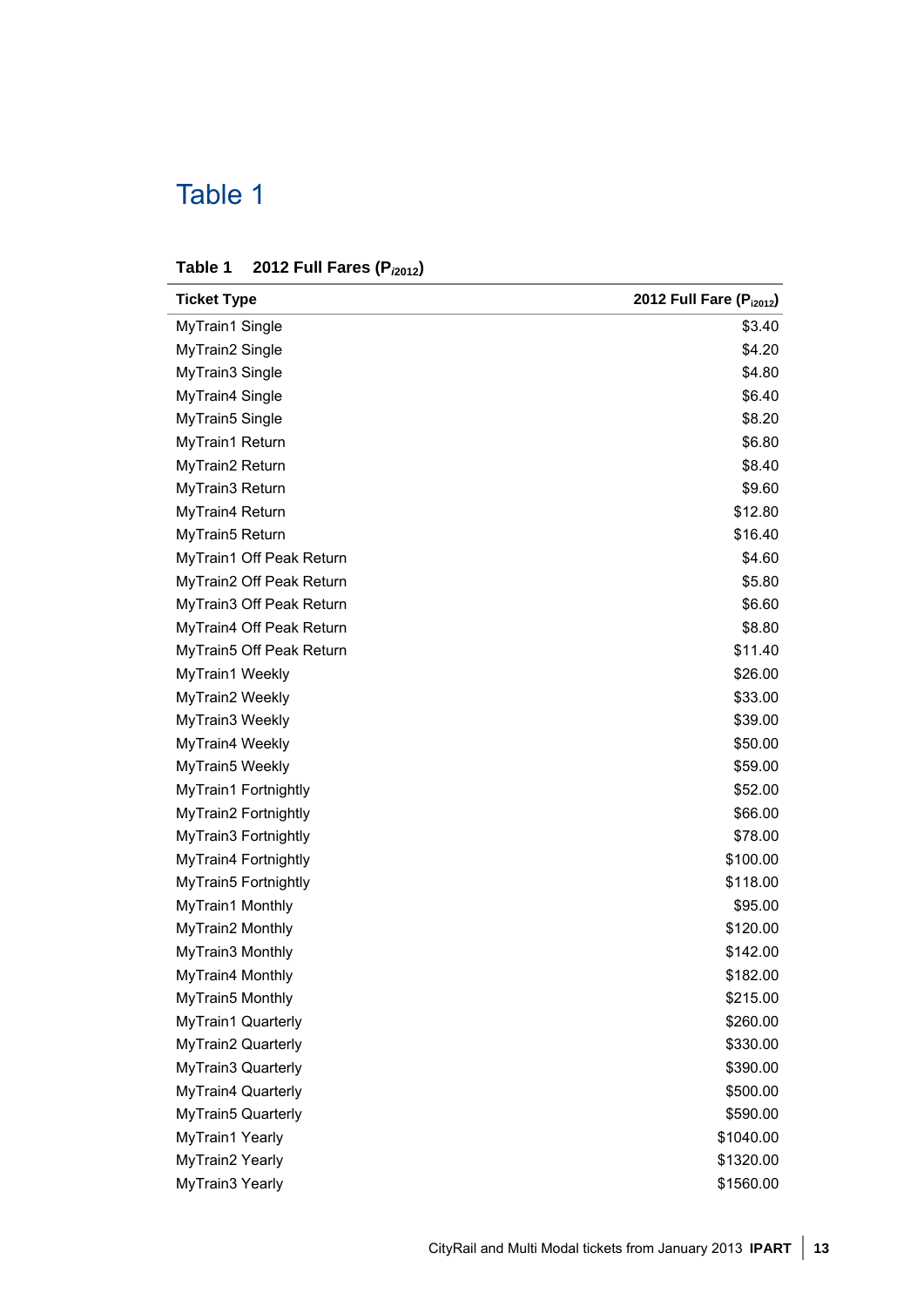Î.

| <b>Ticket Type</b>                   | 2012 Full Fare (P <sub>i2012</sub> ) |
|--------------------------------------|--------------------------------------|
| MyTrain4 Yearly                      | \$2000.00                            |
| MyTrain5 Yearly                      | \$2360.00                            |
| MyMulti Day Pass                     | \$21.00                              |
| MyMulti1 Weekly                      | \$43.00                              |
| MyMulti2 Weekly                      | \$51.00                              |
| MyMulti3 Weekly                      | \$60.00                              |
| MyMulti1 Monthly                     | \$164.00                             |
| MyMulti2 Monthly                     | \$194.00                             |
| MyMulti3 Monthly                     | \$232.00                             |
| MyMulti1 Quarterly                   | \$452.00                             |
| MyMulti2 Quarterly                   | \$533.00                             |
| MyMulti3 Quarterly                   | \$638.00                             |
| MyMulti1 Yearly                      | \$1632.00                            |
| MyMulti2 Yearly                      | \$1929.00                            |
| MyMulti3 Yearly                      | \$2311.00                            |
| Newcastle Green TravelPass Weekly    | \$51.00                              |
| Newcastle Green TravelPass Quarterly | \$531.00                             |
| Newcastle Green TravelPass Yearly    | \$1920.00                            |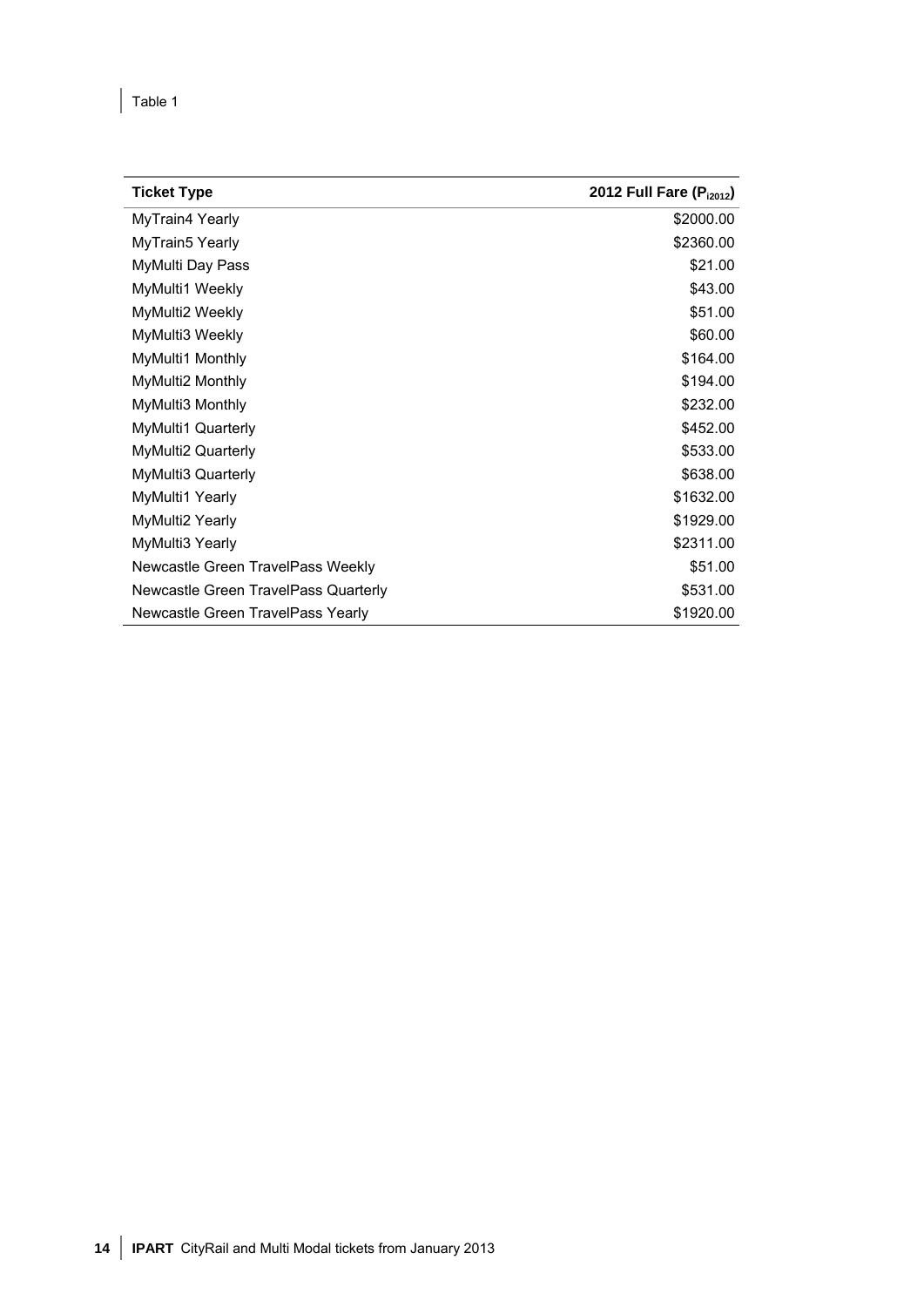## Schedule 2 Definitions and interpretation

### **1 Definitions**

#### **1.1 General definitions**

**2013 Commencement Date** means the 2013 Commencement Date as defined in clause 3(b) of the Preliminary section of this determination.

**2014 Commencement Date** means 5 January 2014 or such other date as specified by IPART.

**2015 Commencement Date** means 4 January 2015 or such other date as specified by IPART.

**2013 Period** means the period commencing on the 2013 Commencement Date and ending on the date immediately before the 2014 Commencement Date.

**2014 Period** means the period commencing on the 2014 Commencement Date and ending on the date immediately before the 2015 Commencement Date.

**2015 Period** means the period commencing on the 2015 Commencement Date and ending on the date immediately before the date that this determination is replaced.

**Adult** means a person who is aged 16 years or over, and is not entitled to a concession fare.

**Bus Service Contract** means a contract:

- (a) between a Contract Holder and Transport for NSW under Division 3 of Part 3 of the Passenger Transport Act for the provision of a Regular Bus Service; and
- (b) which authorises or otherwise permits the Contract Holder to charge passengers of the Regular Bus Service a fare for the use of the Regular Bus Service.

**Business Day** means a day other than a Saturday, a Sunday or a public holiday or bank holiday in all of New South Wales.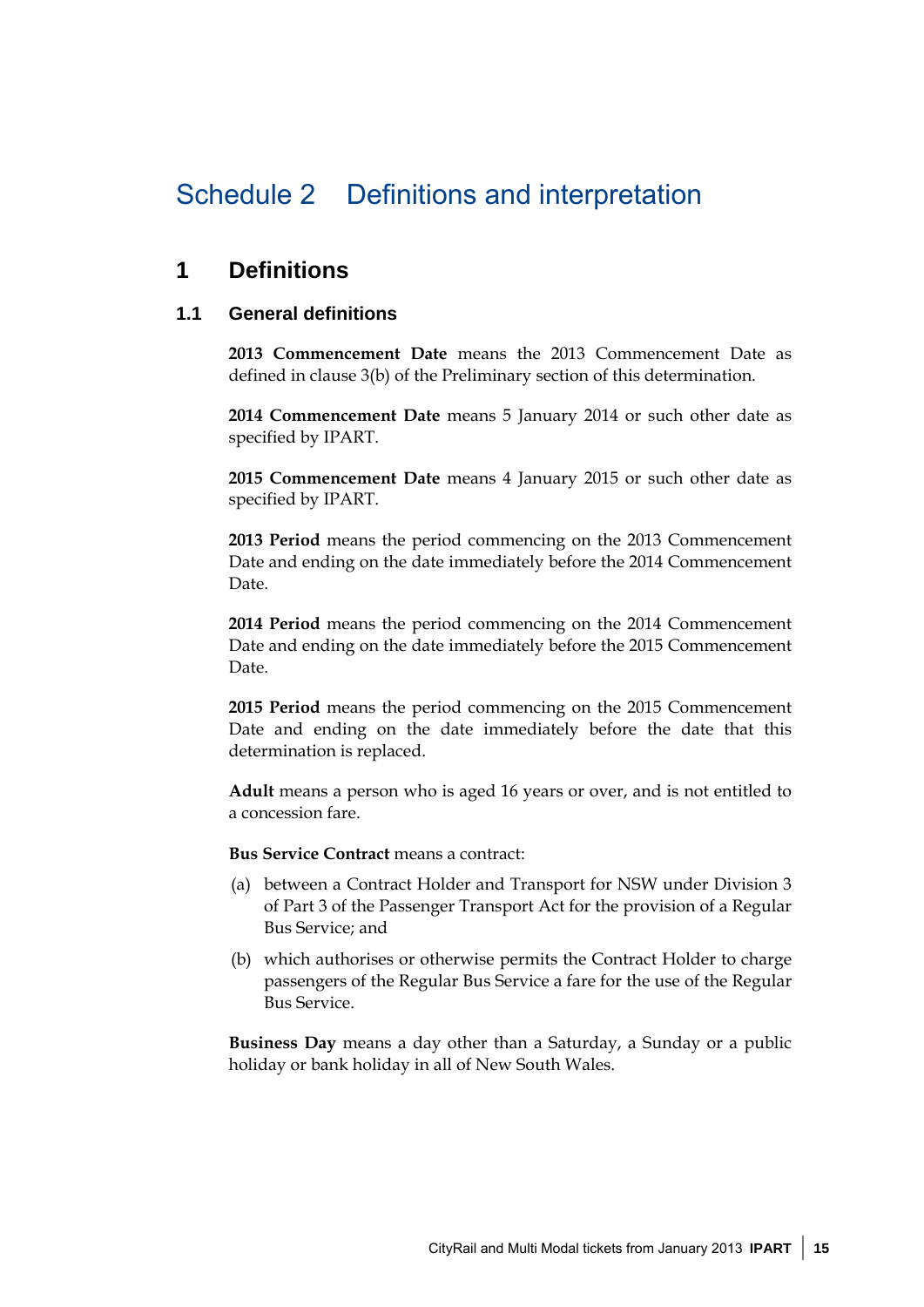**Contract Holder** means:

- (a) a party to a Ferry Service Contract under which that party provides Regulated Ferry Services; or
- (b) a party to a Bus Service Contract under which that party provides Regulated Bus Services.

**Determination No. 4, 2008** means IPART's Determination No. 4, 2008 entitled 'CityRail'.

**Determination No. 5, 2008** means IPART's Determination No. 5, 2008 entitled 'TravelPass and DayTripper'.

**Determination Period** means the Determination Period defined in clause 3(c) of the Preliminary section of this determination.

**Fare** means a fare payable by any passenger (Adult or concession) for services supplied under a Monopoly Train Service Ticket or a Multi Modal Ticket, but does not include the fares payable for:

- (a) Trial Fares;
- (b) the tickets known as "Pensioner Excursion Ticket" and "Family Funday Sunday"; and
- (c) Link or Intermodal Destination Tickets.

**Ferry Service Contract** means a contract:

- (a) between a Contract Holder and Transport for NSW under Division 1A of Part 3 of the Passenger Transport Act for the provision of a Regular Ferry Service; and
- (b) which authorises or otherwise provides for the fares charged by the Contract Holder to be determined in accordance with section 16AE of the Passenger Transport Act.

**Fortnightly** means a ticket that permits unlimited journeys between the stations indicated on the ticket for a period of 14 days (or 15 days if the ticket is purchased after 3pm).

**Full Fare** means a fare payable by an Adult for services supplied under a Monopoly Train Service Ticket or a Multi Modal Ticket, but does not include the fares payable for:

- (a) Trial Fares;
- (b) the tickets known as "Pensioner Excursion Ticket" and "Family Funday Sunday"; and
- (c) Link or Intermodal Destination Tickets.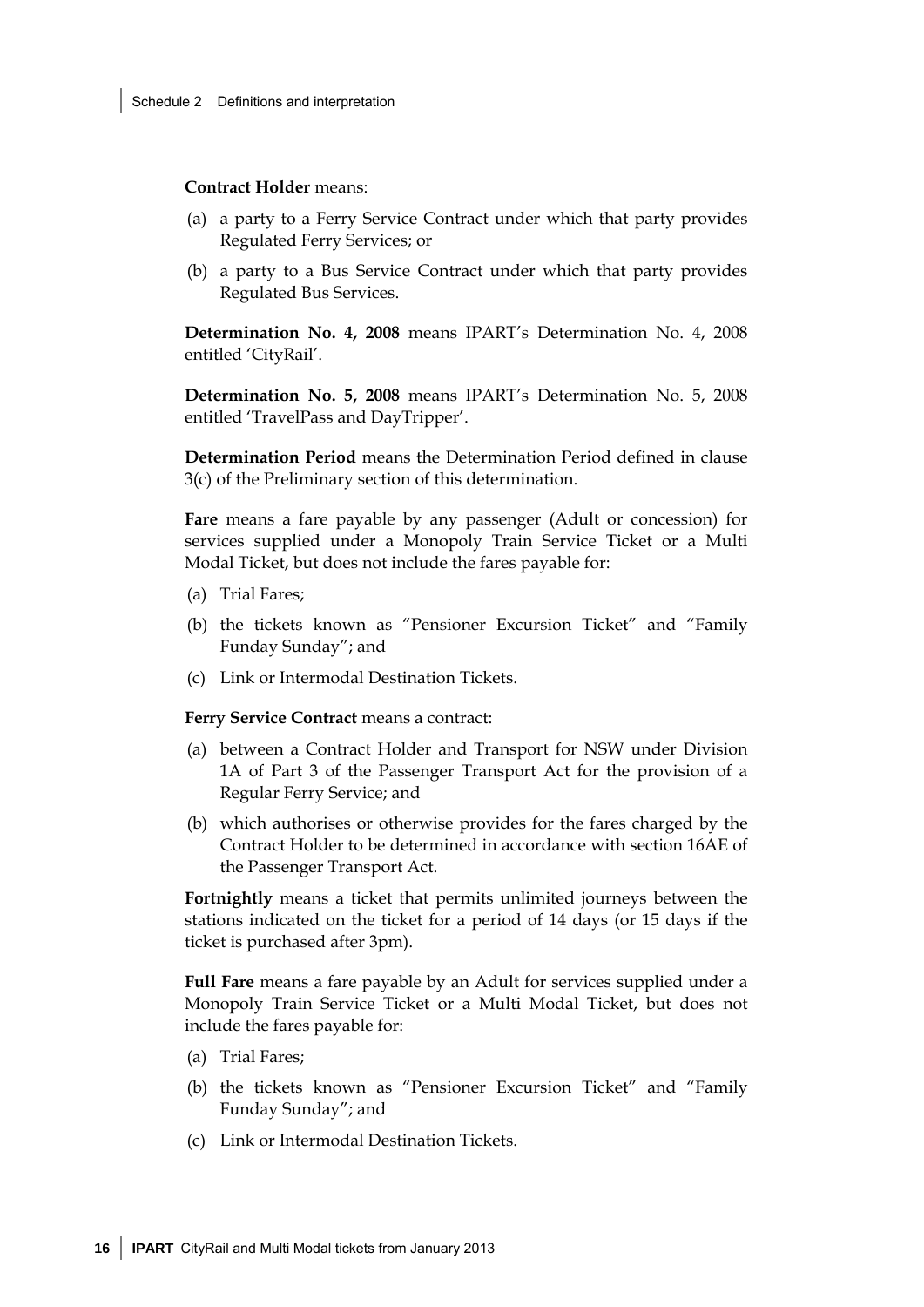**GST** has the meaning given to that term in *A New Tax System (Goods and Services Tax) Act 1999* (Cth).

**IPART** means the Independent Pricing and Regulatory Tribunal of New South Wales established under the IPART Act.

**IPART Act** means the *Independent Pricing and Regulatory Tribunal Act 1992*.

**Link or Intermodal Destination Tickets** means the Link or Intermodal Destination Tickets as defined in clause 2(b) of schedule 1 of this determination.

**Monopoly Train Services** means the Monopoly Train Services as defined in clause 1(b) of the Preliminary section of this determination.

**Monopoly Train Service Ticket** means a ticket made available for sale, which entitles a customer to travel on a particular Monopoly Train Service.

**Monthly** means a ticket that permits unlimited journeys between the stations indicated on the ticket for a period of 28 days.

#### **Multi Modal Tickets** means:

- (a) MyMulti Tickets;
- (b) Newcastle Green TravelPass Tickets; and
- (c) any new ticket which:
	- (1) is introduced during the Determination Period; and
	- (2) entitles a customer to travel partly by means of the Monopoly Trains Services and partly by means of transport that are not Monopoly Train Services (including by bus or ferry); and
	- (3) is determined by IPART to be a Multi Modal Ticket,

but does not include Link or Intermodal Destination Tickets.

**MyMulti Ticket** means any of the following tickets:

- (a) a My Multi Day Pass;
- (b) a MyMulti1 Weekly;
- (c) a MyMulti2 Weekly;
- (d) a MyMulti3 Weekly;
- (e) a MyMulti1 Monthly;
- (f) a MyMulti2 Monthly;
- (g) a MyMulti3 Monthly;
- (h) a MyMulti1 Quarterly;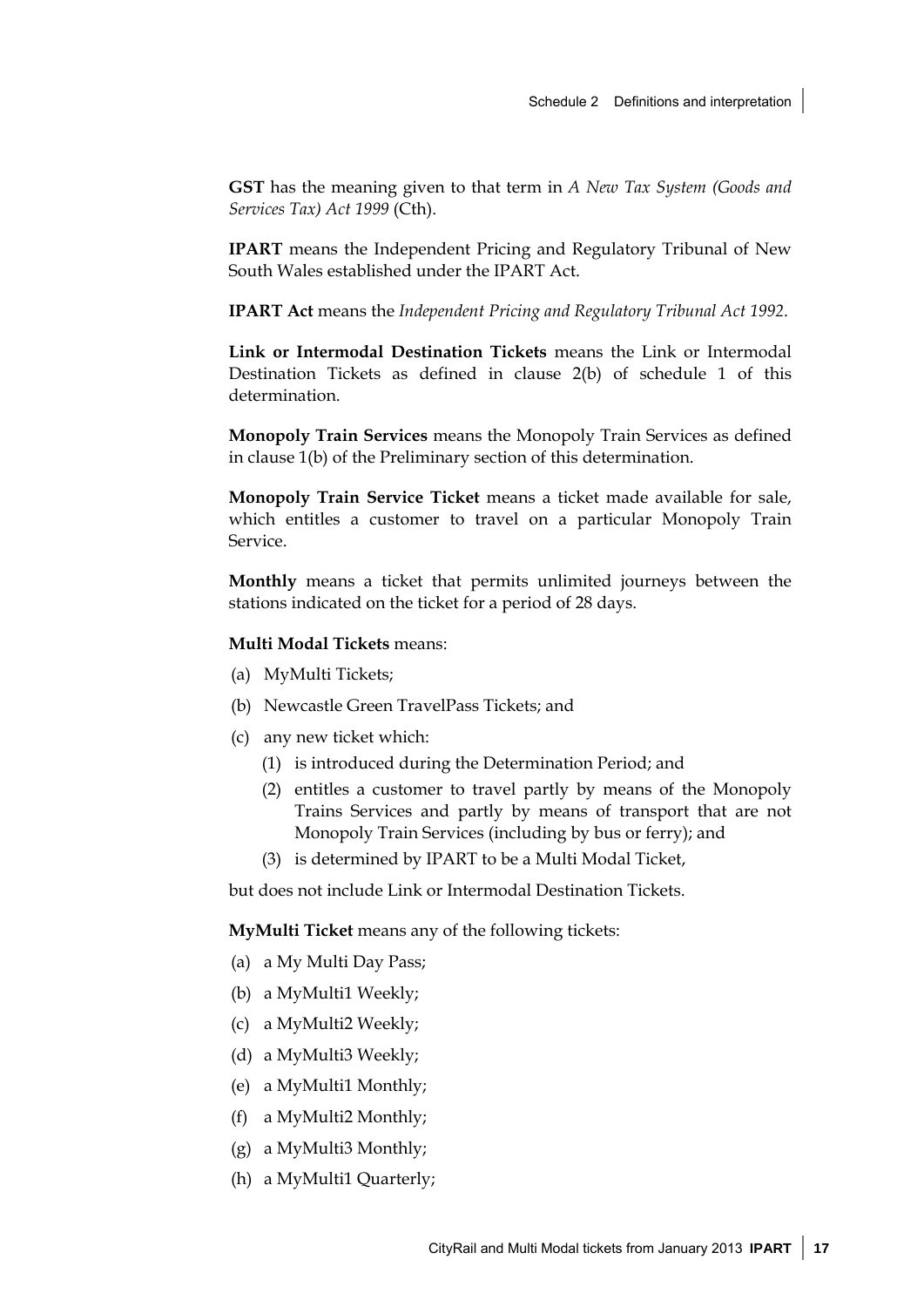- (i) a MyMulti2 Quarterly;
- (j) a MyMulti3 Quarterly;
- (k) a MyMulti1 Yearly;
- (l) a MyMulti2 Yearly; and
- (m) a MyMulti3 Yearly,

each as described the *CityRail Passenger Fares and Coaching Rates Handbook* (as updated from time to time) available on RailCorp's website at www.cityrail.nsw.gov.au.

**MyTrain1** is a distance band of up to 10 kilometres.

**MyTrain2** is a distance band of 10 kilometres to up to 20 kilometres.

**MyTrain3** is a distance band of 20 kilometres to up to 35 kilometres.

**MyTrain4** is a distance band of 35 kilometres to 65 kilometres.

**MyTrain5** is a distance band of greater than 65 kilometres.

**Newcastle Green TravelPass** means a ticket permitting unlimited travel for the period specified on the ticket on:

- (a) Monopoly Train Services within the area bounded by CityRail's Telarah, Newcastle, Toronto and Awaba stations;
- (b) STA's bus services (other than sporting bus services) within the Newcastle Suburban Area; and
- (c) the Stockton Ferry Services.

**Newcastle Suburban Area** means the area bounded by CityRail's Newcastle, Gosford, Dungog, Muswellbrook, Karuah stations and the road coach route between Fassifern and Toronto.

**Off Peak Return** means a Return Ticket where the first journey must be commenced after 9am Monday to Friday or at any time on weekends and public holidays.

**Passenger Transport Act** means the *Passenger Transport Act 1990.* 

**Quarterly** means a ticket that permits unlimited journeys between the stations indicated on the ticket for a period of 90 days.

**RailCorp** means the Rail Corporation New South Wales defined in clause 1(b) of the Preliminary section of this determination, constituted under the *Transport Administration Act 1988.*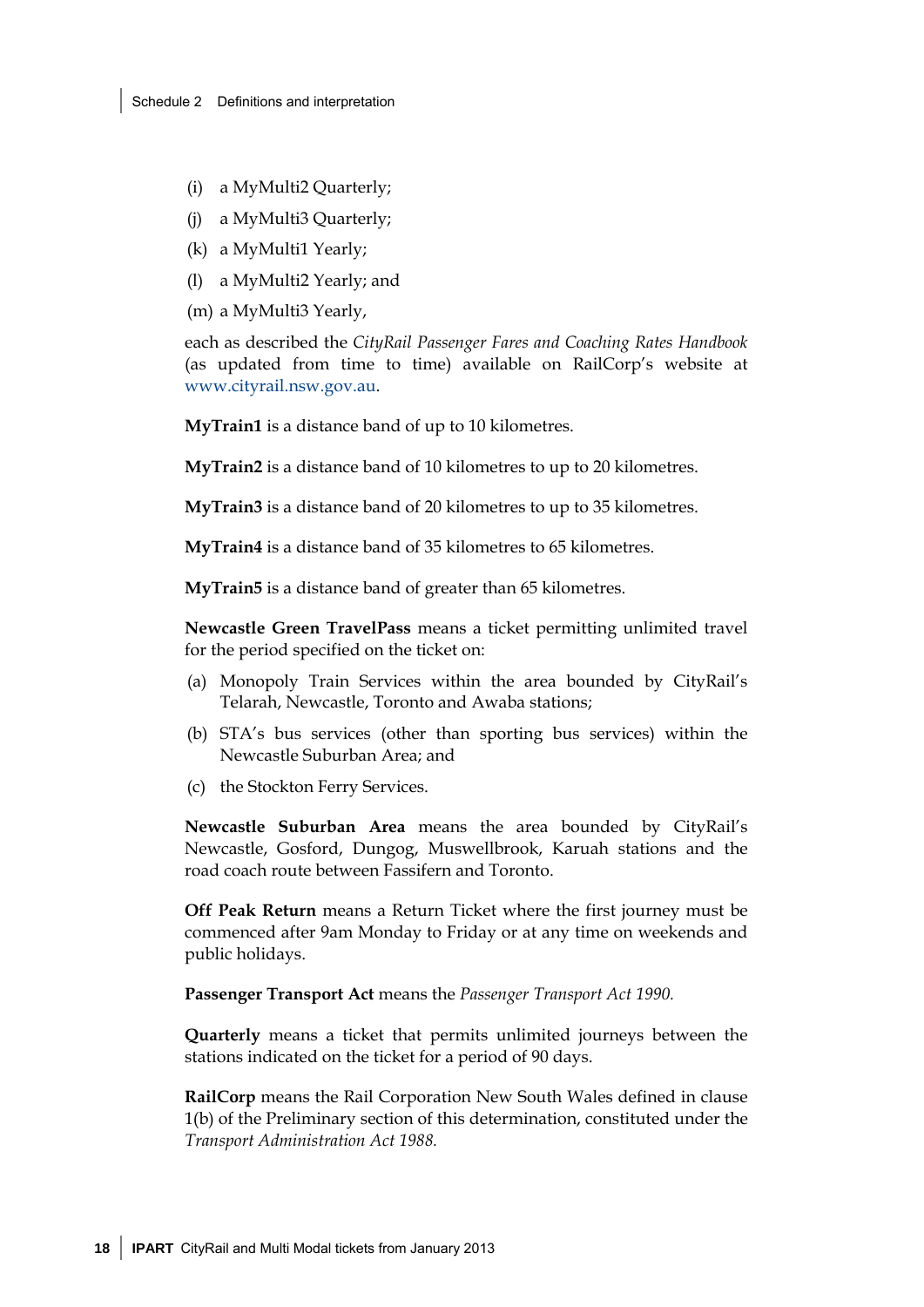**Regular Bus Service** has the meaning given to that term in the Passenger Transport Act.

**Regular Ferry Service** has the meaning given to that term in the Passenger Transport Act.

**Regulated Bus Services** means the Regulated Bus Services defined in clause 2(c) of the Preliminary section of this determination.

**Regulated Ferry Services** means the Regulated Ferry Services defined in clause 2(a) of the Preliminary section of this determination.

**Return or Return Ticket** means a ticket permitting one journey from one CityRail station of origin to a CityRail destination station, and one journey returning to the CityRail station of origin. Both journeys must be completed on the day that the ticket is purchased or up to 4.00am on the following day.

**Single or Single Ticket** means a ticket that permits one journey from one CityRail station to another CityRail station. The journey must be completed on the day that the ticket is purchased or up to 4.00am on the following day.

**STA** means the State Transit Authority defined in clause 1(c) of the Preliminary section of this determination, constituted under the *Transport Administration Act 1988*.

**STA Monopoly Services** means the STA Monopoly Services defined in clause 1(c) of the Preliminary section of this determination.

**Stockton Ferry Services** means the Stockton Ferry Services defined in clause 1(d) of the Preliminary section of this determination.

**Substitutable Ticket** means:

- (a) a ticket for a Monopoly Train Service for which there is an alternative ticket for that same service; or
- (b) a Multi Modal Ticket for which there is an alternative ticket for the same services covered by that ticket.

**Ticket Type** means a ticket for a Monopoly Train Service or a Multi Modal Ticket (including a ticket using smart card or magnetic strip technology) made available for sale to Adult and concession passengers. For the avoidance of doubt, a Monopoly Train Service Ticket or a Multi Modal Ticket that is made available to both Adult and concession passengers will be taken to be one Ticket Type.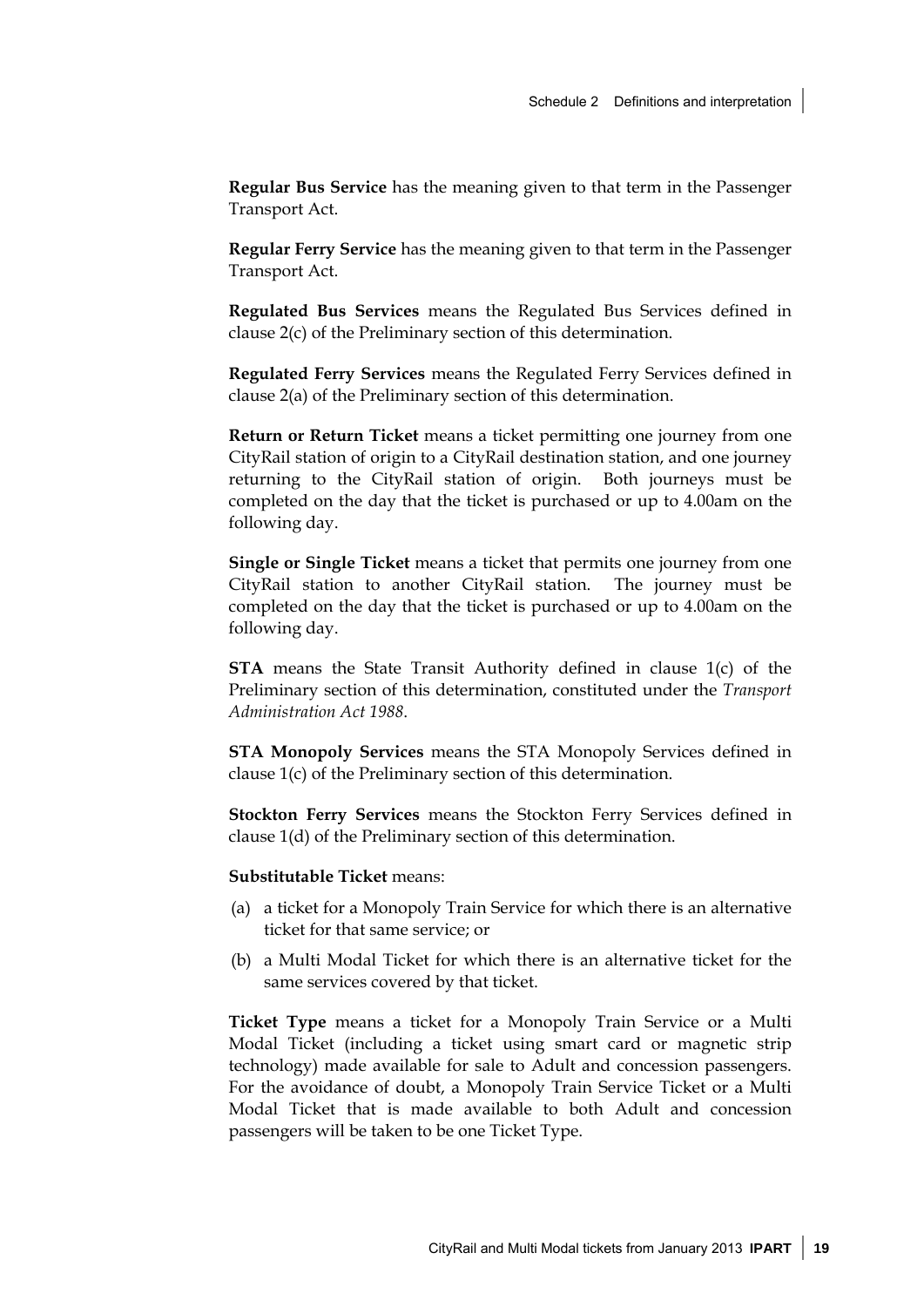**Ticket Sale** means:

- (a) in the case of a paper ticket, the sale of a Monopoly Train Service Ticket or a Multi Modal Ticket through any vendor; and
- (b) in the case of an e-ticket, the use of an e-ticket for a Fare.

**Transport for NSW** means Transport for NSW as constituted under the *Transport Administration Act 1988*.

**Trial Fare** means a Fare:

- (a) that is forecast by Transport for NSW or RailCorp to contribute less than:
	- (1) 0.1% of Ticket Sales by CityRail (**Ticket Sale Threshold**); and
	- (2) 0.1% of fare revenue (**Revenue Threshold**) for RailCorp's CityRail operations,

over any calendar month, and

(b) for which there is an existing Fare for the same services covered by the Trial Fare.

A Fare will cease to be a Trial Fare if:

- (a) in any calendar month:
	- (1) the Ticket Sales for that Fare exceed the Ticket Sale Threshold; or
	- (2) the fare revenue attributable to that Fare exceeds the Revenue Threshold; or
- (b) the Fare is offered for a period of more than 12 months.

**Weekly** means a ticket that permits unlimited journeys between the stations indicated on the ticket for a period of 7 days (or 8 days if the ticket is purchased after 3pm).

**Yearly** means a ticket that permits unlimited journeys between the stations indicated on the ticket for a period of 365 days

#### **1.2 Consumer Price Index**

- (a) CPI means the consumer price index All Groups index number for Sydney as published by the Australian Bureau of Statistics, or if the Australian Bureau of Statistics does not or ceases to publish the index, then CPI will mean an index determined by IPART.
- (b)  $\triangle$ CPI<sub>1</sub> and  $\triangle$ CPI<sub>2</sub> are calculated as follows: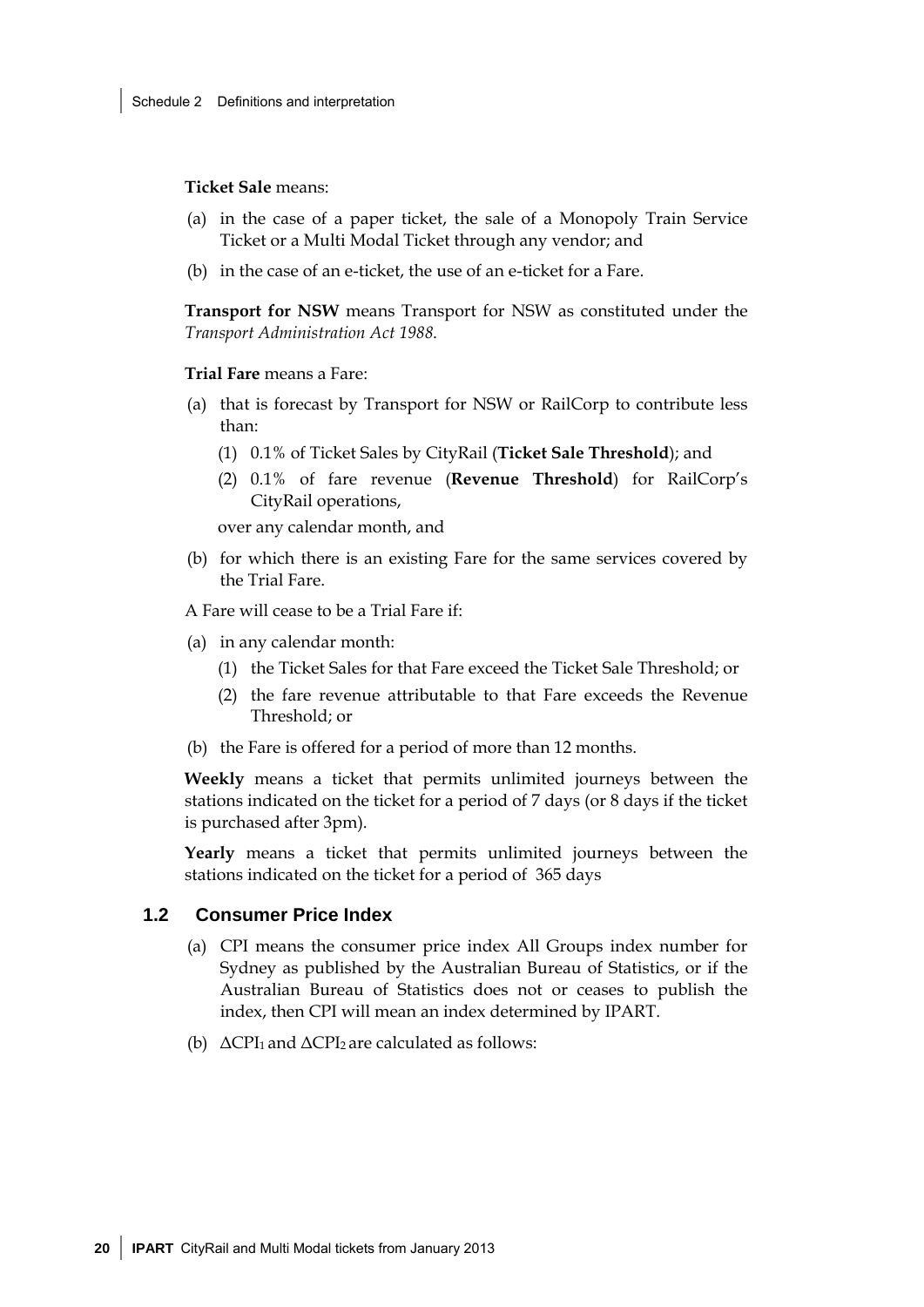$$
\Delta \text{CPI}_{1} = \left(\frac{CPI_{Sept\ 2013}}{CPI_{ Sept\ 2012}}\right) - 1
$$
\n
$$
\Delta \text{CPI}_{2} = \left(\frac{CPI_{Sept\ 2014}}{CPI_{ Sept\ 2013}}\right) - 1
$$

where the subtext (for example  $S_{ept2013}$ ) refers to the CPI for the quarter and year indicated (in the example, the September quarter for 2013).

### **2 Interpretation**

#### **2.1 General provisions**

In this determination:

- (a) headings are for convenience only and do not affect the interpretation of this determination;
- (b) a reference to a schedule, annexure, clause or table is a reference to a schedule, annexure, clause or table to this determination unless otherwise indicated;
- (c) words importing the singular include the plural and vice versa;
- (d) a reference to a law or statute includes regulations, rules, codes and other instruments under it and consolidations, amendments, reenactments or replacements of them;
- (e) where a word is defined, other grammatical forms of that word have a corresponding meaning;
- (f) a reference to a day is to a calendar day;
- (g) a reference to a person includes a reference to the person's executors, administrators, successors, substitutes (including, but not limited to, persons taking by novation), replacements and assigns;
- (h) a reference to an officer includes a reference to the officer which replaces it or which substantially succeeds to its powers or functions;
- (i) a reference to a body, whether statutory or not:
	- (1) which ceases to exist; or
	- (2) whose powers or functions are transferred to another body,

is a reference to the body which replaces it or which substantially succeeds to its powers or functions.